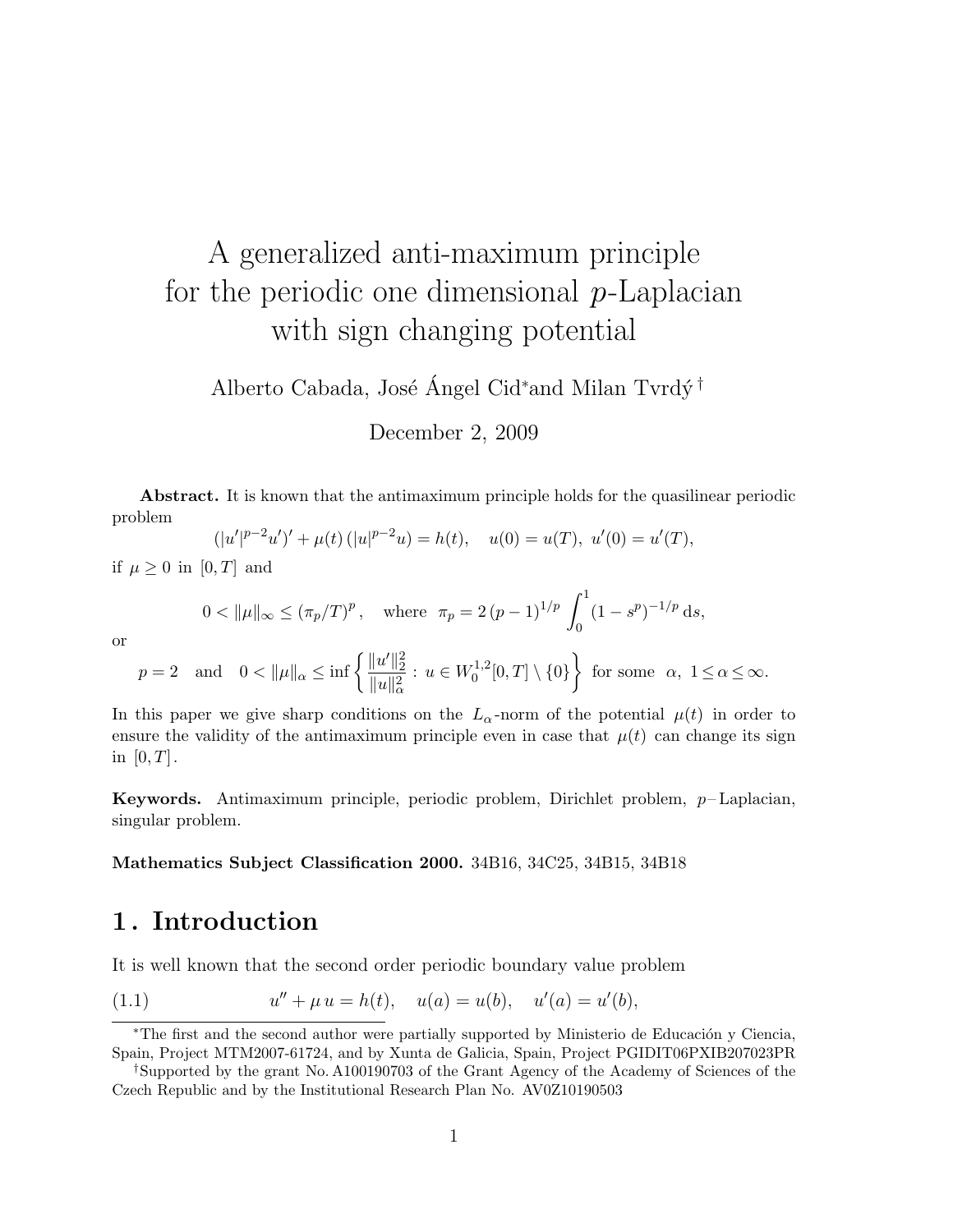where  $-\infty < a < b < \infty$  and  $\mu \in \mathbb{R}$ , satisfies a maximum principle (that is,  $h \geq 0$ implies  $u \leq 0$ ) for all  $\mu < 0$  and an *anti-maximum principle* (that is,  $h \geq 0$  implies  $u \geq 0$ ) for all  $0 < \mu \leq (\frac{\pi}{b-1})$  $\frac{\pi}{b-a}$ )<sup>2</sup>. Recall that  $\left(\frac{\pi}{b-a}\right)^2$  is the first eigenvalue of the corresponding Dirichlet problem (see [\[5,](#page-16-0) Theorem 3.1]) and it is an optimal upper bound for  $\mu$  in order to get the anti-maximum principle for the periodic problem (see [\[2,](#page-16-1) Lemma 2.5]). We notice that an interesting abstract version of the previous fact has been proved by Campos, Mawhin & Ortega [\[7\]](#page-16-2) for an operator of the form  $L+\mu I$ , where  $L$  is a linear closed Fredholm operator of index zero and  $I$  is the identity operator.

The introduction of a nonnegative but non constant potential  $\mu \in L_{\alpha}[a, b]$ , where  $1 \leq \alpha \leq \infty$ , in equation [\(1.1\)](#page-0-0) makes the problem more difficult to deal with. Recently, Torres & Zhang [\[19\]](#page-17-0) presented sharp conditions on  $\|\mu\|_{\alpha}$  ensuring the validity of the anti-maximum principle for the problem

<span id="page-1-1"></span>
$$
u'' + \mu(t) u = h(t), \quad u(0) = u(2\pi), \quad u'(0) = u'(2\pi).
$$

In particular, in the case  $\alpha = \infty$  they recover the classical criterion

(1.2) 
$$
0 < \|\mu\|_{\infty} \leq \frac{1}{4}.
$$

On the other hand, Cabada, Lomtatidze & Tvrdý  $[6,$  Theorem 3.2, dealing with quasilinear operators, have shown that an antimaximum principle holds for

<span id="page-1-2"></span>(1.3) 
$$
(\phi_p(u'))' + \mu(t)\phi_p(u) = h(t), \quad u(0) = u(T), \quad u'(0) = u'(T),
$$

with

<span id="page-1-0"></span>(1.4) 
$$
0 < \|\mu\|_{\infty} \le \left(\frac{\pi_p}{T}\right)^p,
$$

with  $\pi_p$  defined by

<span id="page-1-3"></span>(1.5) 
$$
\pi_p = \frac{2 (p-1)^{1/p}}{p} B\left(\frac{1}{p}, \frac{1}{p^*}\right).
$$

Here, as usual,  $\phi_p(y) = |y|^{p-2} y$  for  $y \in \mathbb{R}$  stands for the p-Laplacian with  $1 < p < \infty$ ,  $p^* = \frac{p}{n}$  $\frac{p}{p-1}$  and B is the Euler beta function. It is easy to see that the L<sub>∞</sub>-estimate [\(1.4\)](#page-1-0) coincides with  $(1.2)$  in the particular case of  $p=2$ .

The aim of this paper is to fill the gap between the cases  $p=2, 1 \leq \alpha \leq \infty$ , studied in [\[19\]](#page-17-0) for  $\mu \geq 0$  on [0, T] and in [\[3\]](#page-16-4) for  $\mu$  changing sign, and  $1 < p < \infty$ ,  $\alpha = \infty$ , studied in [\[6\]](#page-16-3) for  $\mu \geq 0$  on [0, T]. We will provide sharp  $L_{\alpha}$ -estimates on the potential  $\mu(t)$  in order to ensure the validity of the anti-maximum principle for problem  $(1.3)$ even in the case that  $\mu(t)$  changes sign in J. Our result extends [\[19,](#page-17-0) Corollary 2.5], [\[3,](#page-16-4) Theorem 3.2] for arbitrary  $1 < p < \infty$  and [\[6,](#page-16-3) Theorem 3.2] for any  $1 < \alpha < \infty$ , including in this case potentials with zero mean value and solving also the open problem (*iii*) posed by the authors at the end of  $[6]$ .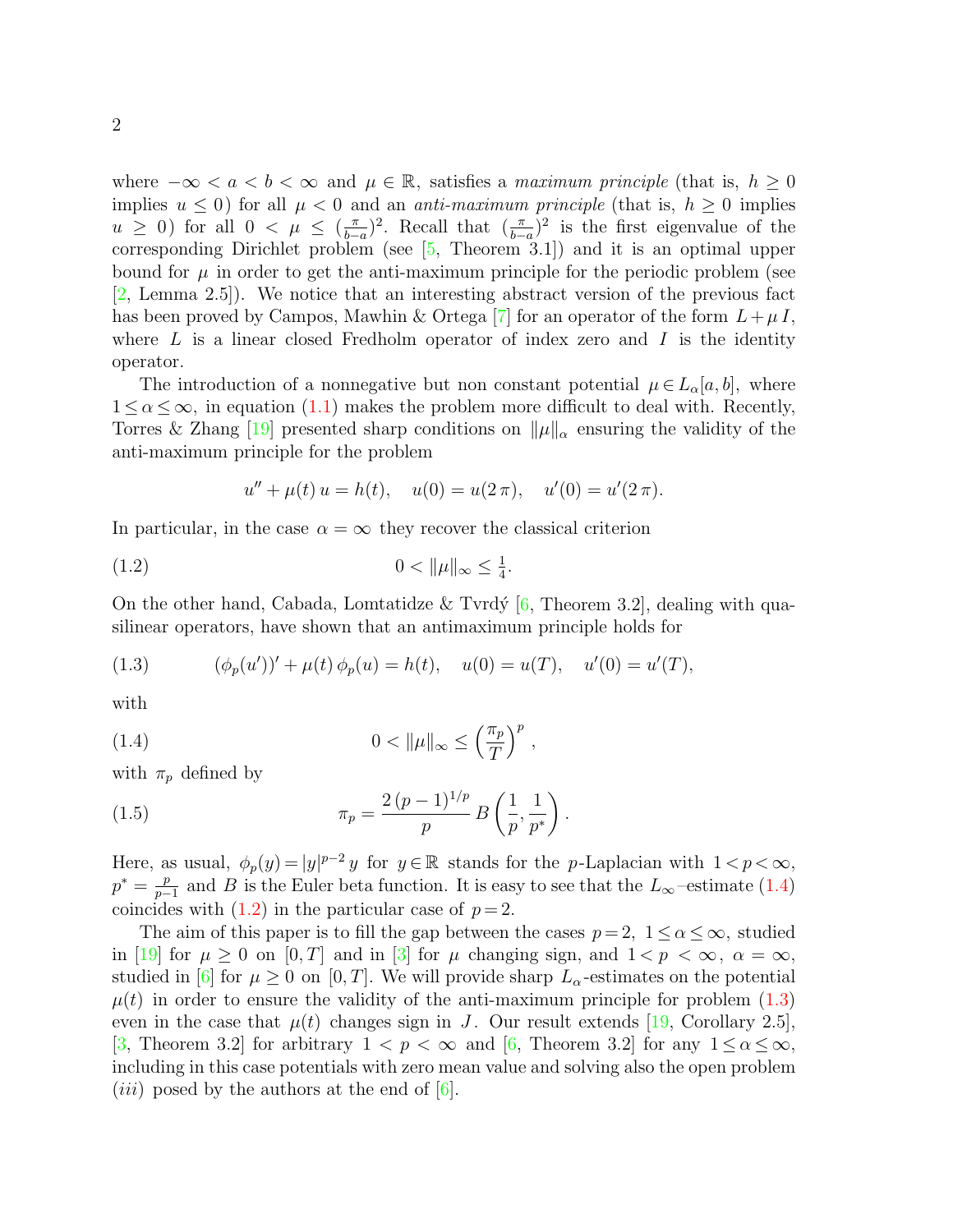The paper is organized as follows: in Section 2 we introduce some preliminary results needed in Section 3 to prove our main result. In Section 4 we indicate some applications to singular differential equations and offer some remarks and ideas for further research. Finally, Section 5 contains an appendix with the proof of some technical results used in the paper.

### 2 . Preliminaries

Throughout the paper, for  $1 \le \alpha \le \infty$  and a bounded interval  $[a, b] \subset \mathbb{R}$ , we denote by  $L_{\alpha}[a, b]$  the usual Lebesgue space with the corresponding norm  $\|\cdot\|_{\alpha}$ , and by  $\alpha^*$  the conjugate of  $\alpha$  ( $\alpha^* = \frac{\alpha}{\alpha}$ )  $\frac{\alpha}{\alpha-1}$  if  $\alpha > 1$ ,  $\alpha^* = \infty$  if  $\alpha = 1$  and  $\alpha^* = 1$  if  $\alpha = \infty$ ). For  $x \in L_1[a, b]$  we denote its mean value by  $\bar{x}$ , i.e.

$$
\bar{x} = \frac{1}{b-a} \int_a^b x(s) \, \mathrm{d}s.
$$

Furthermore, for  $x \in L_1[a, b]$  we write  $x \succ 0$  if  $x \geq 0$  a.e. on  $[a, b]$  and  $\bar{x} > 0$ . If  $x \in L_1[a, b],$  we denote

$$
x_* = \inf_{t \in [a,b]} \operatorname{ess} x(t), \quad x^* = \sup_{t \in [a,b]} \operatorname{ess} x(t)
$$

and  $x_+(t) = \max\{x(t), 0\}$  for a.e.  $t \in [a, b]$ .

As usual, for an arbitrary subinterval I of  $\mathbb R$  we denote by  $C(I)$  the set of functions  $x: I \to \mathbb{R}$  which are continuous on I. For a bounded interval  $J \subset \mathbb{R}$ ,  $C^1(J)$  stands for the set of functions  $x \in C(J)$  with the first derivative continuous on J. Further,  $AC(J)$ is the set of functions absolutely continuous on J and  $AC_{loc}(J)$  is the set of functions absolutely continuous on each compact interval  $K \subset J$ . For  $x \in L_{\alpha}(J)$ ,  $1 \leq \alpha \leq \infty$ , we put

$$
||x||_{\alpha,J} = \begin{cases} \left( \int_J |x(t)|^{\alpha} dt \right)^{1/\alpha} & \text{if } 1 \le \alpha < \infty, \\ \sup_{t \in J} \text{ess } |x(t)| & \text{if } \alpha = \infty. \end{cases}
$$

If  $1 \leq \alpha \leq \infty$ , then  $W^{1,\alpha}(J)$  denotes the set of functions  $u \in AC(J)$  such that  $u' \in$  $L_{\alpha}(J)$  and

$$
W_0^{1,\alpha} = \{ u \in W^{1,\alpha}(J) : u = 0 \text{ on } \partial J \}.
$$

Finally, if  $I, J \subset \mathbb{R}$  are subintervals of  $\mathbb{R}, J$  bounded, then  $Car(J \times I)$  stands for the set of functions satisfying the Carathéodory conditions on  $J \times I$ , i.e. the set of functions  $f: J \times I \to \mathbb{R}$  having the following properties: (i) for each  $x \in I$  the function  $f(\cdot, x)$  is measurable on J; (ii) for almost every  $t \in J$  the function  $f(t, \cdot)$  is continuous on I; (iii) for each compact set  $K \subset I$ , the function  $m_K(t) = \sup_{x \in K} |f(t, x)|$  is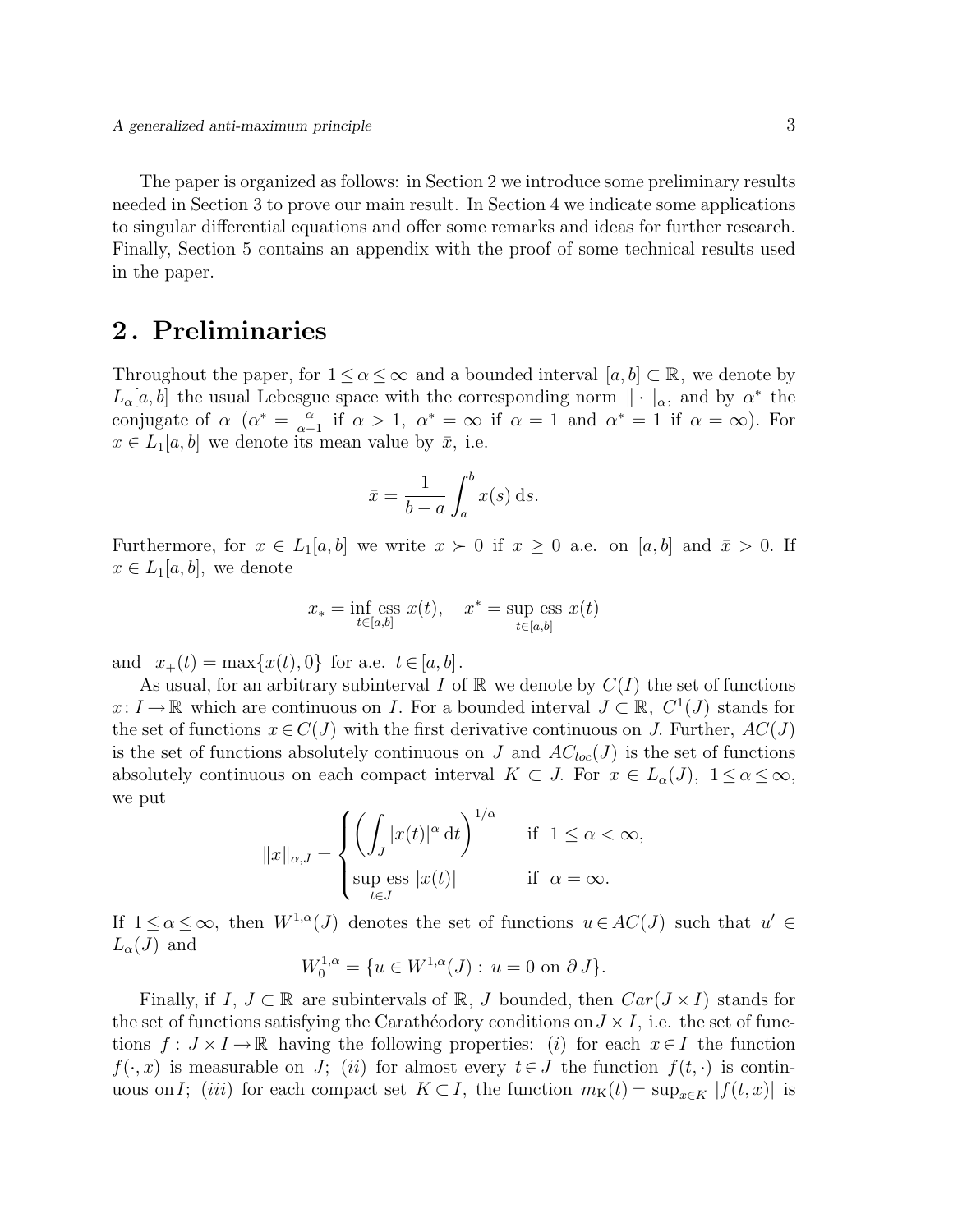Lebesgue integrable on J. Solutions of differential equations are in this paper understood in the Carathéodory sense. In particular, a function  $u : J \to \mathbb{R}$  is a solution on the interval  $J$  to the equation

(2.1) 
$$
(\phi_p(u'))' = f(t, u),
$$

if  $u \in C^1(J)$ ,  $\phi_p \circ u' \in AC(J)$ ,  $u(t) \in I$  for all  $t \in J$  and

<span id="page-3-0"></span>
$$
(\phi_p(u'(t)))' = f(t, u(t)) \text{ for a.e. } t \in J.
$$

We will consider various boundary value problems consisting of a differential equation of the form [\(2.1\)](#page-3-0) and of some additional boundary conditions, like the periodic or the Dirichlet conditions. Their solutions are, as usual, solutions of the differential equation fulfilling the corresponding boundary condition.

DIRICHLET EIGENVALUES. It is known (see [\[23\]](#page-17-1)) that the eigenvalue problem

(2.2) 
$$
(\phi_p(u'))' + (\lambda + \mu(t)) \phi_p(u) = 0, \quad u = 0 \text{ on } \partial J,
$$

on a bounded interval  $J \subset \mathbb{R}$  has a sequence of simple eigenvalues

$$
-\infty < \lambda_1^D(\mu, J) < \lambda_2^D(\mu, J) < \cdots < \lambda_n^D(\mu, J) < \cdots.
$$

In particular, when the potential  $\mu$  is constant  $(\mu(t) \equiv \mu)$ , the eigenvalues are given explicitly by

$$
\lambda_n^D(\mu, J) = \left(\frac{n \pi_p}{|J|}\right)^p - \mu, \quad n \in \mathbb{N},
$$

where |J| denotes the length of the interval J and  $\pi_p$  is defined in [\(1.5\)](#page-1-3). Using the relationship between Euler's beta and gamma functions, and, in particular, the relations

$$
B(x, y) = \frac{\Gamma(x) \Gamma(y)}{\Gamma(x + y)}
$$
 and  $\Gamma(x) \Gamma(1 - x) = \frac{\pi}{\sin(\pi x)}$ 

valid for  $x \in (0, 1)$ , we can see that the formula

(2.3) 
$$
\pi_p := \frac{2\pi (p-1)^{1/p}}{p \sin(\pi/p)}
$$

is true, as well.

For  $1 \leq \beta \leq \infty$ ,  $1 < p < \infty$  and an arbitrary closed bounded subinterval J of R, we denote by  $K(\beta, p, J)$  the best Sobolev constant in the inequality

$$
C\,\|u\|_{\beta,J}^p\leq\|u'\|_{p,J}^p\quad\text{for all }u\in W_0^{1,p}(J),
$$

that is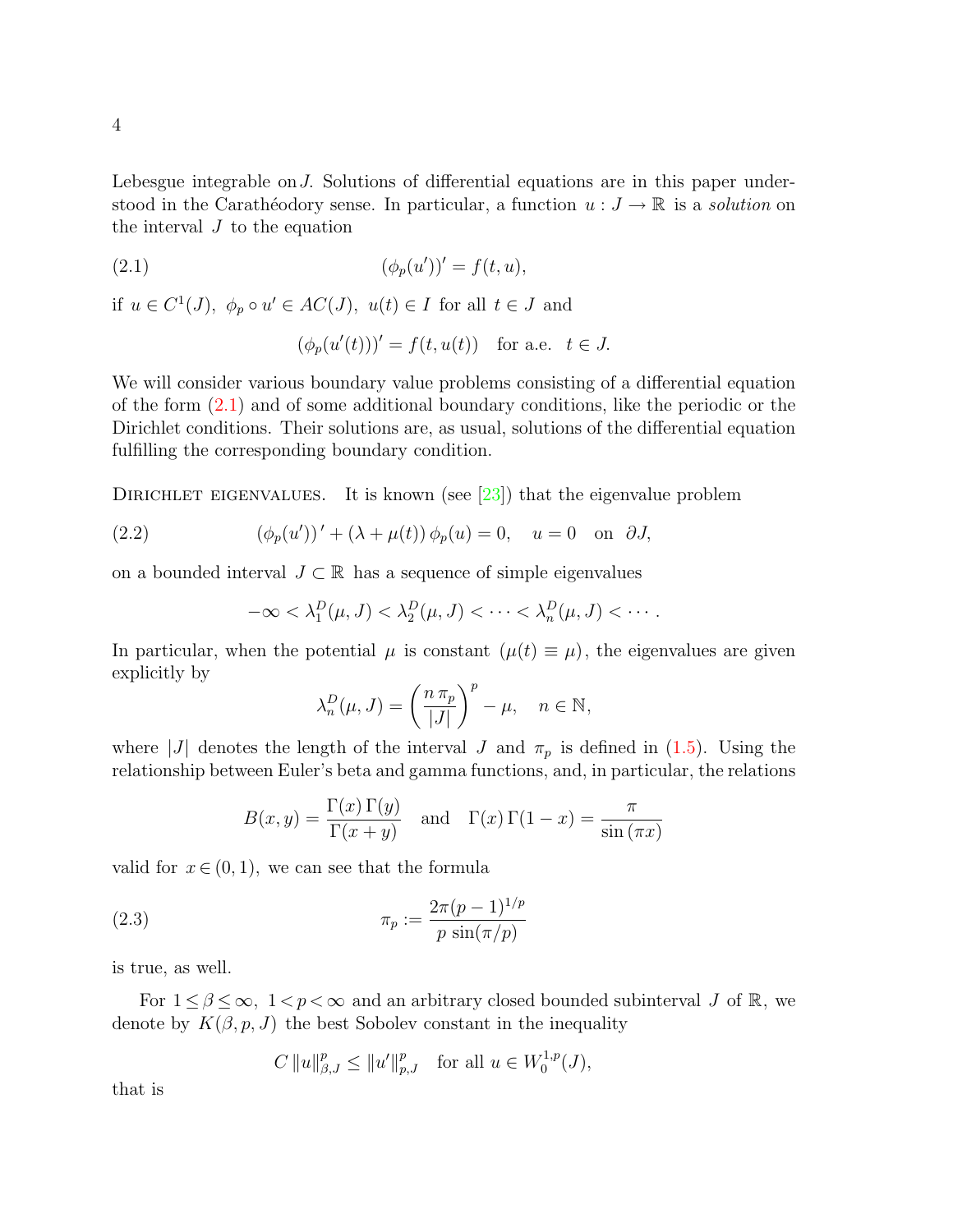A generalized anti-maximum principle 5

$$
K(\beta, p, J) = \inf \left\{ \frac{\|u'\|_{p,J}^p}{\|u\|_{\beta,J}^p} : u \in W_0^{1,p}(J) \setminus \{0\} \right\}.
$$

Put

$$
\varkappa(\beta,p) = \left(\frac{2\left(1+\frac{\beta}{p^*}\right)^{1/\beta}B(\frac{1}{\beta},\frac{1}{p^*})}{\beta\left(1+\frac{p^*}{\beta}\right)^{1/p}}\right)^p \quad \text{for} \quad \beta \in [1,\infty) \quad \text{and} \quad p \in (1,\infty).
$$

It is well known, cf. Talenti [\[17,](#page-17-2) p. 357], Zhang [\[22,](#page-17-3) Theorem 4.1] or Drábek & Manásevich  $[9,$  Theorem 5.1, that

<span id="page-4-2"></span>(2.4) 
$$
K(\beta, p, J) = \frac{\varkappa(\beta, p)}{|J|^{p-1+p/\beta}} \text{ for } 1 < \beta < \infty.
$$

Furthermore, one can show, cf. Lemma [5.1](#page-13-0) in Appendix, that the relations

(2.5) 
$$
K(1, p, J) = \frac{\varkappa(1, p)}{|J|^{2p-1}} \text{ and } K(\infty, p, J) = \frac{2^p}{|J|^{p-1}}
$$

are true, as well. Finally, notice that

<span id="page-4-1"></span>
$$
\varkappa(\beta, p) = \left(\frac{2}{\beta}\right)^p \left(\frac{p^* + \beta}{p^*}\right)^{p/\beta} \left(\frac{\beta}{p^* + \beta}\right) B^p(1/\beta, 1/p^*)
$$

$$
= \left(\frac{2}{\beta}\right)^p \left(\frac{p^* + \beta}{p^*}\right)^{p/\beta} \left(\frac{\beta}{p^* + \beta}\right) \left(\frac{\Gamma(1/\beta)\Gamma(1/p^*)}{\Gamma(1/\beta + 1/p^*)}\right)^p
$$

holds for  $\beta \in [1, \infty)$  and  $p \in (1, \infty)$ .

In [\[24,](#page-17-4) Theorem 2.4] the following lower bound for the first Dirichlet eigenvalue  $\lambda_1^D(\mu, J)$  is established in terms of the L<sub>α</sub>-norm of the potential  $\mu(t)$  and of the corresponding best Sobolev constants.

<span id="page-4-0"></span>**2.1. Theorem.** Let J be a bounded interval in R. Furthermore, assume that  $\mu \in L_{\alpha}(J)$ for some  $1 \leq \alpha \leq \infty$  and  $\|\mu_{+}\|_{\alpha,J} \leq K(p\alpha^*, p, J)$ . Then

$$
\lambda_1^D(\mu, J) \ge \left(\frac{\pi_p}{|J|}\right)^p \left(1 - \frac{\|\mu_+\|_{\alpha, J}}{K(p \alpha^*, p, J)}\right) \ge 0.
$$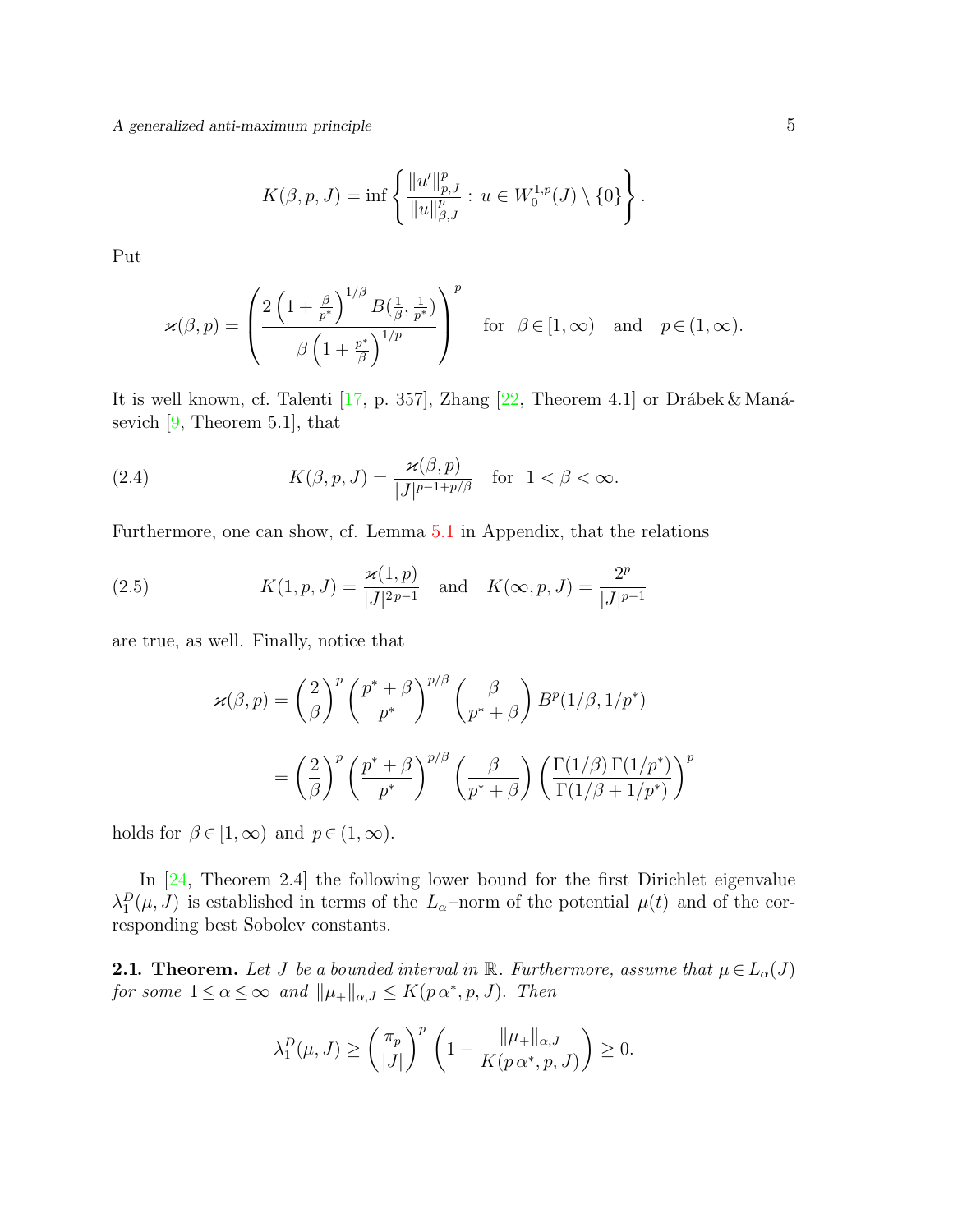2.2. Remark. One can check that

(2.6) 
$$
K(p\alpha^*, p, J) = \begin{cases} \frac{2^p}{|J|^{p-1}} & \text{if } \alpha = 1, \\ \frac{\varkappa(p \alpha^*, p)}{|J|^{p-1/\alpha}} & \text{if } 1 < \alpha < \infty, \\ \left(\frac{\pi_p}{|J|}\right)^p & \text{if } \alpha = \infty, \end{cases}
$$

where

$$
\varkappa(p\,\alpha^*,p) = \left(\frac{2}{p}\right)^p \left(\frac{\alpha-1}{\alpha}\right)^p \frac{\alpha(p-1)}{(\alpha-1)^{1-1/\alpha}} \left(\frac{1}{p\,\alpha-1}\right)^{1/\alpha} B^p\left(\frac{\alpha-1}{p\alpha},\frac{p-1}{p}\right) \text{ for } 1 < \alpha < \infty.
$$

Furthermore, for each  $p \in (1,\infty)$ , the function  $\alpha \to \varkappa(p\alpha^*,p)$  is increasing on  $(1,\infty)$ and  $\lim_{\alpha \to \infty} \varkappa(p \alpha^*, p) = \pi_p^p$ .

LOWER AND UPPER FUNCTIONS. Let  $f \in Car(J \times \mathbb{R})$ . Then a function  $\sigma \in C(J)$ is a lower function for problem

(2.7) 
$$
(\phi_p(u'))' = f(t, u), \quad u = 0 \text{ on } \partial J,
$$

if  $\sigma \leq 0$  on  $\partial J$  and, for each  $t_0 \in \text{int}(J)$ , either  $\sigma'(t_0-) < \sigma'(t_0+)$ , or there exists an open interval  $J_0 \subset J$  such that  $t_0 \in J_0$ ,  $\sigma \in C^1(J_0)$ ,  $\phi_p \circ \sigma' \in AC(J_0)$  and

<span id="page-5-0"></span>
$$
(\phi_p(\sigma'(t)))' \ge f(t, \sigma(t)) \quad \text{for a.e. } t \in J_0.
$$

When all the above inequalities are reversed we call  $\sigma$  an upper function for problem  $(2.7).$  $(2.7).$ 

Arguing as in the proof of  $[8,$  Theorem 5, one can prove the following result, which asserts the solvability of [\(2.7\)](#page-5-0) in the presence of a pair of well ordered lower and upper solutions.

<span id="page-5-2"></span>**2.3. Theorem.** Assume the existence of a lower function  $\sigma_1$  and an upper function σ<sub>2</sub> of problem [\(2](#page-5-0).[7\)](#page-5-0) such that  $σ_1 ≤ σ_2$  on J. Then problem (2.7) has a solution u such that  $\sigma_1 \leq u \leq \sigma_2$  on J.

Analogously to the Dirichlet problem, we define lower and upper functions for the periodic problem

<span id="page-5-1"></span>(2.8) 
$$
(\phi_p(u'))' = f(t, u), \quad u(0) = u(T), \quad u'(0) = u'(T).
$$

We say that a function  $\sigma \in C(J)$  is a *lower function* for the periodic boundary value problem [\(2.8\)](#page-5-1) if  $\sigma(0) = \sigma(T)$ ,  $\sigma'(0) \ge \sigma'(T)$  and for each  $t_0 \in \text{int}(J)$ , either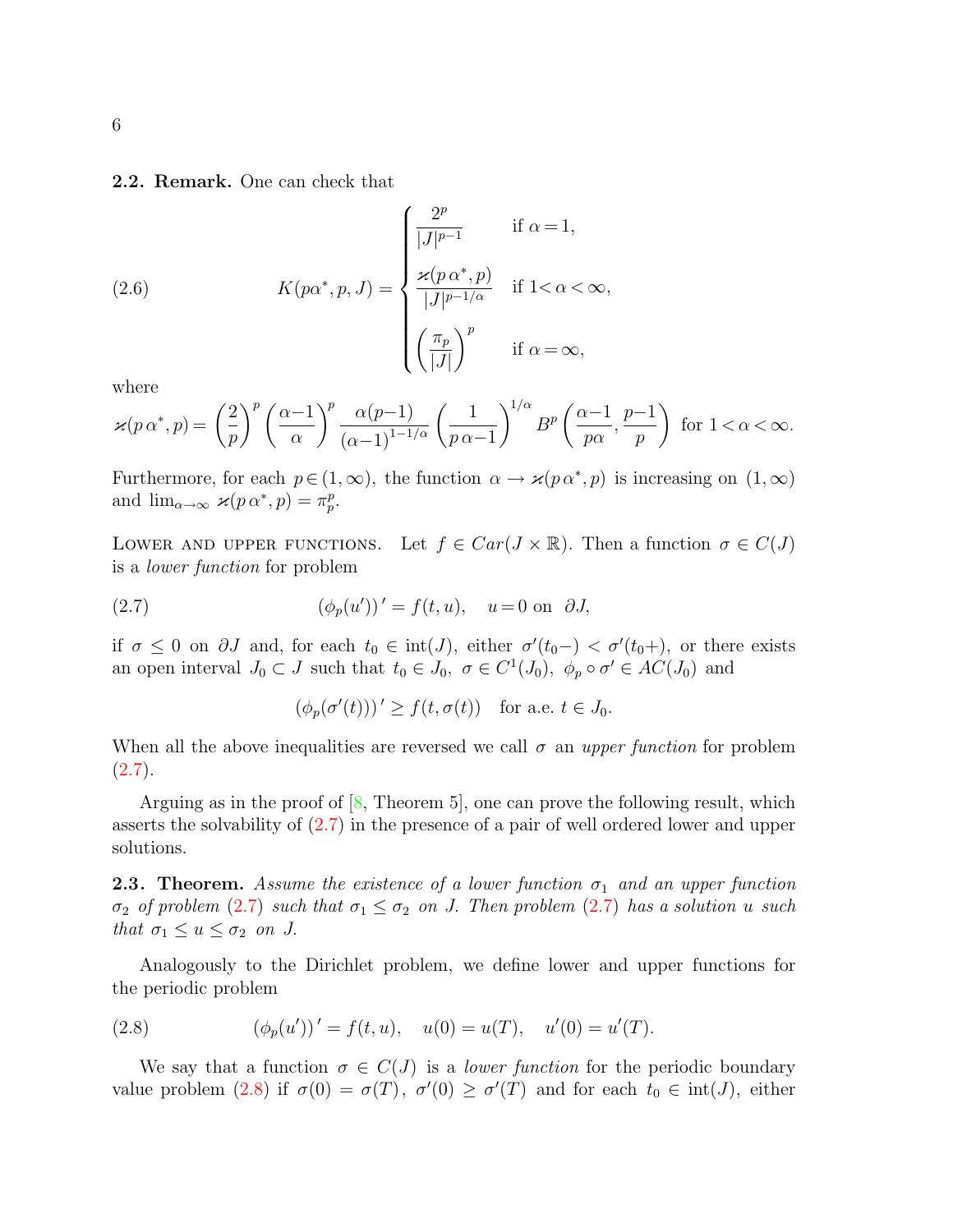$\sigma'(t_0-) < \sigma'(t_0+)$ , or there exists and open interval  $J_0 \subset \text{ such that } t_0 \in J_0, \ \sigma \in C^1(J_0)$ ,  $\phi_p \circ \sigma' \in AC(J_0)$  and

$$
(\phi_p(\sigma'(t)))' \ge f(t, \sigma(t)) \quad \text{for a.e. } t \in J_0.
$$

When all the above inequalities are reversed we call  $\sigma$  an upper function for problem  $(2.8).$  $(2.8).$ 

### 3 . A generalized anti-maximum principle

The following proposition provides sufficient conditions for a Dirichlet problem to be non-resonant (that is, the unique solution of the homogeneous Dirichlet problem is the trivial one).

<span id="page-6-1"></span>**3.1. Proposition.** Let  $J = [a, b]$ ,  $-\infty < a < b < \infty$  and  $1 \le \alpha \le \infty$ . Furthermore, assume that  $\mu \in L_{\alpha}[a, b]$  and

$$
\|\mu_{+}\|_{\alpha,J} \leq K(p\,\alpha^*, p, J).
$$

Then the Dirichlet problem

(3.1) 
$$
(\phi_p(u'))' + \mu(t)\phi_p(u) = 0 \quad a.e. \quad on \ [t_1, t_2], \quad u(t_1) = u(t_2) = 0,
$$

with  $a \le t_1 < t_2 \le b$  has only the trivial solution whenever  $t_2 - t_1 < b - a$ .

**Proof.** Denote  $\widetilde{J} = [t_1, t_2]$  and let  $\widetilde{\mu}$  stand for the restriction of  $\mu$  to the interval  $\widetilde{J}$ . Since  $0 < t_2 - t_1 < b - a$  we have

<span id="page-6-0"></span>
$$
t_2 - t_1 < b - a \text{ we have}
$$
\n
$$
\|\widetilde{\mu}_+\|_{\alpha, \widetilde{J}} \le \|\mu_+\|_{\alpha, J} \le \frac{\varkappa(p\,\alpha^*, p)}{(b - a)^{p - 1/\alpha}} < \frac{\varkappa(p\,\alpha^*, p)}{(t_2 - t_1)^{p - 1/\alpha}} = K(p\,\alpha^*, p, \widetilde{J})
$$

and Theorem [2.1](#page-4-0) implies that  $\lambda_1^D(\tilde{\mu}, \tilde{J}) > 0$ , which means that  $(3.1)$  is nonresonant.

3.2. Remark. Notice that the conclusion of Proposition [3.1](#page-6-1) is true also if

<span id="page-6-2"></span>
$$
\|\mu_+\|_{\alpha} < K(p\,\alpha^*, p, J) \quad \text{and} \quad t_2 - t_1 = b - a.
$$

**3.3. Definition.** Let  $0 < T < \infty$ . We say that problem [\(1.3\)](#page-1-2) or

(3.2) 
$$
(\phi_p(u'))' + \mu(t)\phi_p(u) = h(t), \quad u(0) = u(T), \quad u'(0) \ge u'(T),
$$

fulfils an *antimaximum principle* if, for each  $h \in L_1[0,T]$  such that  $h \geq 0$  on  $[0,T]$ , any solution of  $(1.3)$  or  $(3.2)$ , respectively, is nonnegative on  $[0, T]$ .

Moreover, we say that problems  $(1.3)$  or  $(3.2)$  fulfil a *strong antimaximum principle* if they fulfil the anti-maximum principle and, in addition,  $h \geq 0$  implies that each solution u of problem  $(1.3)$  or  $(3.2)$ , respectively, is positive on  $[0, T]$ .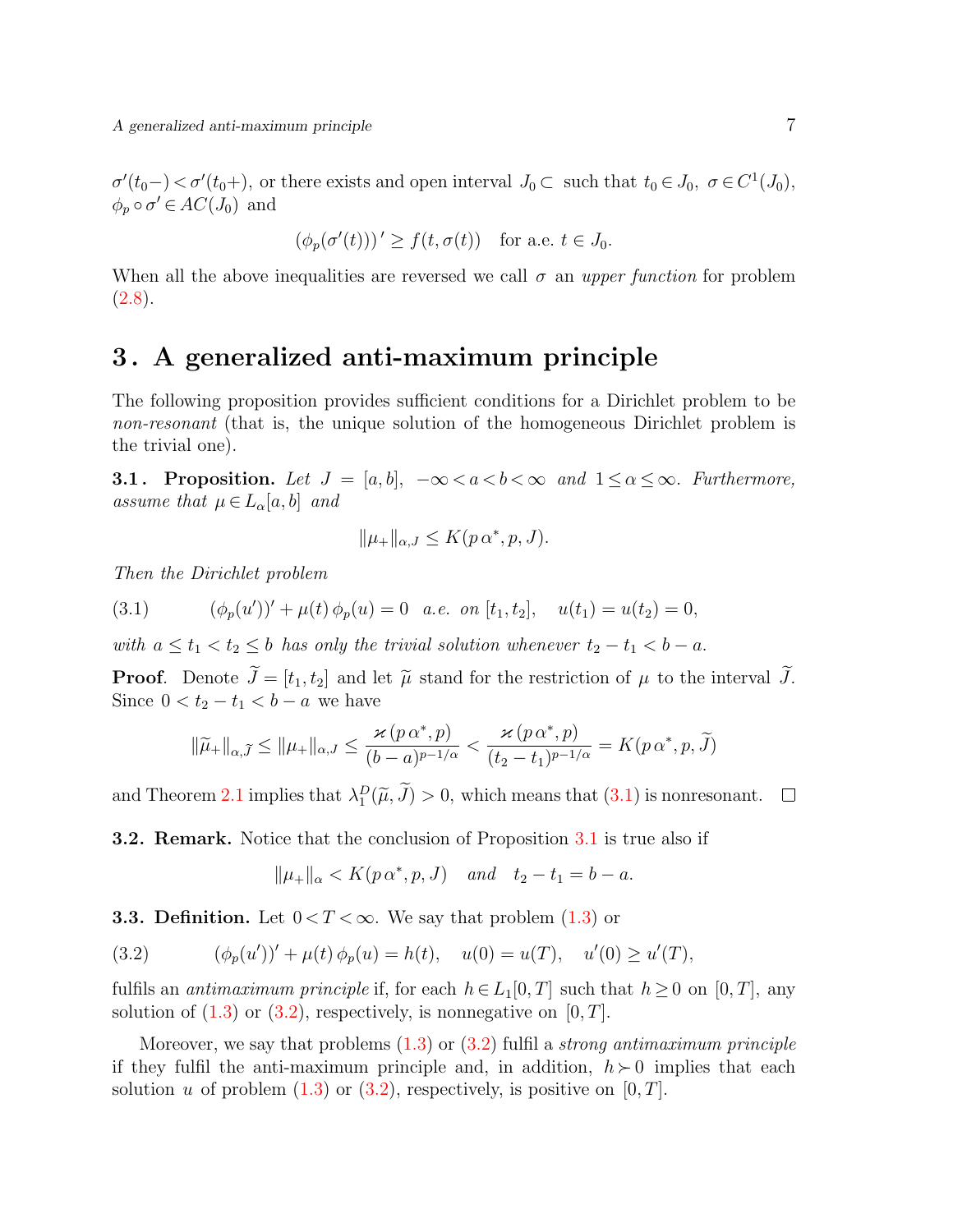In the next theorem we present our main result. Notice that, unlike  $[6, 19]$  $[6, 19]$ , the potential  $\mu(t)$  need not be nonnegative for a.e.  $t \in J$ . Instead we suppose only  $\bar{\mu} \geq 0$  and  $\mu \neq 0$  on J. In addition, we extend also [\[3,](#page-16-4) Theorem 3.2] where only the linear case (i.e.  $p = 2$ ) with the potential having a positive mean value  $(\bar{\mu} > 0)$  was considered.

<span id="page-7-4"></span>**3.4. Theorem.** Let  $J = [0, T]$ ,  $0 < T < \infty$ ,  $\mu \in L_{\alpha}(J)$  for some  $\alpha$ ,  $1 \le \alpha \le \infty$ ,  $\bar{\mu} \ge 0$ and

<span id="page-7-0"></span>(3.3) 
$$
0 < ||\mu_+||_{\alpha,J} \leq K(p \alpha^*, p, J).
$$

Then problem (3.[2\)](#page-6-2) fulfils the strong anti-maximum principle.

**Proof.** Let  $h \in L_1(J)$ ,  $h \geq 0$  a.e. on J and let u be an arbitrary solution to [\(3.2\)](#page-6-2). In particular,  $u \in C^1(J)$ ,  $\phi_p \circ u' \in AC(J)$  and

<span id="page-7-2"></span>(3.4) 
$$
(\phi_p(u'(t)))' + \mu(t)\,\phi_p(u(t)) = h(t) \text{ for a.e. } t \in J,
$$

<span id="page-7-3"></span>(3.5) 
$$
u(0) = u(T), \quad u'(0) \ge u'(T).
$$

Claim 1. u does not change its sign on J.

Suppose, on the contrary, that

$$
\left(\min_{t\in J} u(t)\right)\left(\max_{t\in J} u(t)\right) < 0.
$$

Let us extend  $\mu$ , h and u to functions T-periodic on R. Then there are  $a, b, t_1, t_2 \in \mathbb{R}$ such that  $a < b$ ,  $b - a = T$ ,  $a \le t_1 < t_2 \le b$ ,  $t_2 - t_1 < b - a$  and

<span id="page-7-1"></span>
$$
u(t_1) = u(t_2) = 0, \quad u > 0 \text{ on } (t_1, t_2).
$$

Denote  $J = [a, b]$  and notice that, due to the periodicity of  $\mu$ , we have Denote  $\widetilde{J} = [a, b]$  and notice that, due to the per<br>(3.6)  $\|\mu_+\|_{\alpha,\widetilde{J}} = \|\mu_+\|_{\alpha,J}$  and  $K(p \alpha^*$ 

(3.6) 
$$
\|\mu_{+}\|_{\alpha,\tilde{J}} = \|\mu_{+}\|_{\alpha,J} \text{ and } K(p \alpha^*, p, \tilde{J}) = K(p \alpha^*, p, J).
$$

In general, u need not belong to  $C^1[t_1, t_2]$ . However, in any case  $\sigma_1 := u$  is a lower function for the Dirichlet problem  $(3.1)$  and it is positive on  $(t_1, t_2)$ .

Further, consider the initial value problem

(3.7) 
$$
(\phi_p(v'))' + \mu(t)\phi_p(v) = 0, \quad v(t_1) = 0, \quad v'(t_1) = 1.
$$

By Lemma [5.2](#page-14-0) in Appendix this problem has a solution  $v$  defined on the whole  $\mathbb{R}$ . Moreover, due to [\(3.3\)](#page-7-0) and [\(3.6\)](#page-7-1), Proposition [3.1](#page-6-1) implies that  $v > 0$  on  $(t_1, t_2]$ .

Define  $\sigma_2 := cv$ , with  $c > 0$ , so large that  $\sigma_2 \ge \sigma_1$  on  $[t_1, t_2]$ . Since  $\sigma_2(t_2) > 0$ ,  $\sigma_2$  is an upper function for  $(3.1)$ . Hence, by Theorem [2.3,](#page-5-2) problem  $(3.1)$  possesses a nontrivial solution. This contradicts Proposition [3.1,](#page-6-1) which completes the proof of the claim.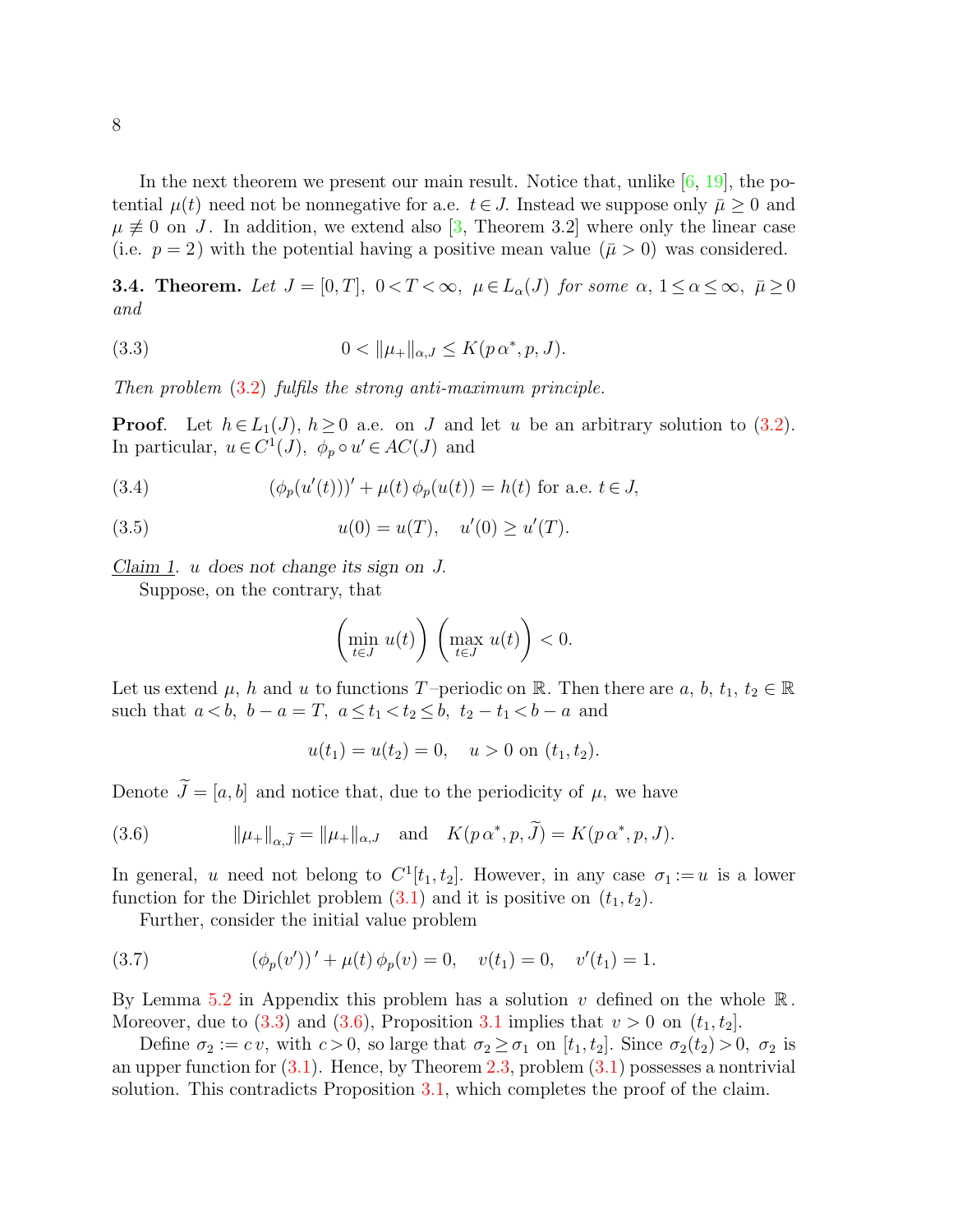A generalized anti-maximum principle 9

Claim 2. If  $u \leq 0$  on J, then  $u \equiv 0$  on J.

First, assume that  $u < 0$  on J. Then, dividing equation [\(3.4\)](#page-7-2) by  $\phi_p(u(t))$  and integrating over  $J$  we arrive (after integration by parts) to the equality

<span id="page-8-0"></span>(3.8) 
$$
\begin{cases} (p-1) \int_0^T \left| \frac{u'(t)}{u(t)} \right|^p dt + \int_0^T \mu(t) dt \\ = \int_0^T \frac{h(t)}{\phi_p(u(t))} dt + \left( \frac{\phi_p(u'(0))}{\phi_p(u(0))} - \frac{\phi_p(u'(T))}{\phi_p(u(T))} \right). \end{cases}
$$

By our assumptions, both terms on the right-hand side of [\(3.8\)](#page-8-0) are nonpositive. In particular, we attain a contradiction if  $\bar{\mu} > 0$ .

If  $\bar{\mu} = 0$ , then, having in mind that the right-hand side of [\(3.8\)](#page-8-0) is certainly non-positive on J, we deduce that [\(3.8\)](#page-8-0) can be true only if  $u(t) \equiv u(0) < 0$  and  $h = 0$  a.e. on J. On the other hand, in this situation,  $(3.4)$  reduces to

$$
\mu(t)\,\phi_p(u(0)) = 0 \quad \text{for a.e.} \quad t \in J.
$$

By  $(3.3)$  and  $(3.6)$ ,  $\mu$  must be nonzero on a subset of J of a positive measure. This implies  $u(0) = 0$ , a contradiction.

Now, suppose that  $u \leq 0$  on J and there is a  $t_0 \in J$  such that  $u(t_0) = 0$ . It is easy to see that if  $t_0 \in (0, T)$  then  $u'(t_0) = 0$  must be true. Furthermore, if  $t_0 = 0$ , then, in view of the boundary conditions  $(3.5)$ , we have  $u(0) = u(T) = 0$ . This implies that the relations  $u'(0) \leq 0 \leq u'(T)$  have to be satisfied, wherefrom, in view of the boundary conditions [\(3.5\)](#page-7-3), we get easily that the equalities  $u'(0) = 0 = u'(T)$  hold.

Thus, integrating equation [\(3.4\)](#page-7-2) twice over the interval  $[t_0, T]$ , we derive the equality

$$
u(t) = \int_{t_0}^t \phi_p^{-1} \left( - \int_{t_0}^s \mu(\tau) \, \phi_p(u(\tau)) \, d\tau + \int_{t_0}^s h(\tau) \, d\tau \right) ds \quad \text{for } t \in [t_0, T].
$$

Therefore,

$$
|u(t)| = -u(t) = \int_{t_0}^t \phi_p^{-1} \left( \int_{t_0}^s \mu(\tau) \phi_p(u(\tau)) d\tau - \int_{t_0}^s h(\tau) d\tau \right) ds
$$
  

$$
\leq \int_{t_0}^t \phi_p^{-1} \left( \int_{t_0}^t |\mu(\tau)| \phi_p(|u(\tau)|) d\tau \right) ds \leq T \phi_p^{-1} \left( \int_{t_0}^t |\mu(\tau)| \phi_p(|u(\tau)|) d\tau \right)
$$

and

$$
\phi_p(|u(t)|) \le \phi_p(T) \int_{t_0}^t |\mu(\tau)| \phi_p(|u(\tau)|) d\tau \text{ hold for } t \in [t_0, T].
$$

Hence, making use of Gronwall's lemma, we deduce that

$$
|u(t)| = 0 \quad \text{for} \ \ t \in [t_0, T].
$$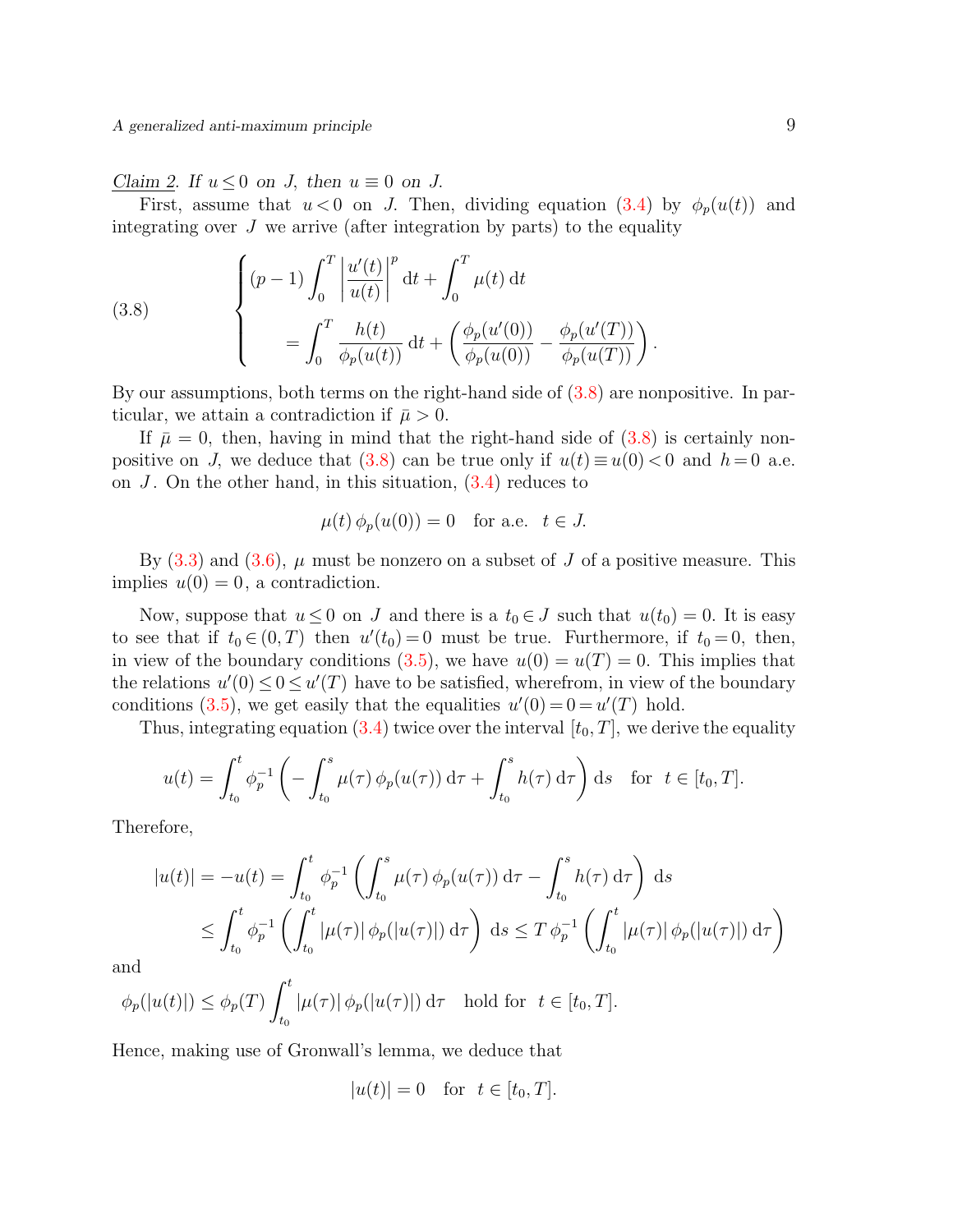In particular,  $u(0) = u(T) = 0$ , and, repeating the above argument on  $[0, t_0]$ , we finally conclude that  $u \equiv 0$  on J.

Claim 3. Problem  $(3.2)$  fulfils the anti-maximum principle.

Indeed, if  $h \geq 0$  a.e. on J and u is a solution of  $(3.2)$ , then, by Claims 1 and 2,  $u > 0$  on J.

Now we are going to prove that the anti-maximum principle is actually strong.

Claim 4. Let  $h \succ 0$  and let u be a solution of [\(3.2\)](#page-6-2). Then  $u > 0$  on J.

By Claim 3 we know that  $u \geq 0$  on J and, since  $h \succ 0$ , u cannot vanish on the whole interval J. Suppose that there is  $t_0 \in J$  such that  $u(t_0) = 0$ . As in the proof of Claim 1, let us extend  $\mu$ , h and u to functions T-periodic on R. Let  $a, b, t_1, t_2 \in \mathbb{R}$ be such that  $a < b$ ,  $b - a = T$ ,  $a \le t_1 < t_2 \le b$ ,  $t_2 - t_1 < b - a$  and

$$
u(t_1) = u(t_2) = 0, \quad u > 0 \text{ on } (t_1, t_2).
$$

Denote again  $\widetilde{J} = [a, b]$ .

If  $0 < t_2 - t_1 < T$ , then the same argument as that used in the proof of Claim 1 leads to a contradiction. Therefore, we have  $t_1 = a$ ,  $t_2 = b$  and, in particular,  $t_2 - t_1 = T$ . Let us recall that the periodic extension of u need not belong to  $C^1[a, b]$ , as it is possible that  $k T \in (a, b)$  for some  $k \in \mathbb{N} \cup \{0\}$ . If this is the case, then denoting by c such a point, we obtain  $u'(c-) \leq u'(c+)$  and u verifies the equality

$$
(\phi_p(u'(t)))' + \mu(t)\,\phi_p(u(t)) = h(t)
$$

for a.e.  $t \in [a, c]$  as well as for a.e.  $t \in [c, b]$ . Multiplying this equation by u, integrating it over [a, c] and  $[c, b]$  and adding both results, we obtain

$$
\int_{a}^{b} h(s) u(s) ds
$$
  
=  $-\int_{a}^{b} \phi_{p}(u'(s)) u'(s) ds + \int_{a}^{b} \mu(s) \phi_{p}(u(s)) u(s) ds + (\phi_{p}(u'(c^{-})) - \phi_{p}(u'(c^{+}))) u(c)$   
 $\leq - \int_{a}^{b} \phi_{p}(u'(s)) u'(s) ds + \int_{a}^{b} \mu(s) \phi_{p}(u(s)) u(s) ds.$ 

Furthermore, having in mind the definition of  $K(\beta, p, J)$ , and applying Hölder's inequality, we get

uality, we get

\n
$$
0 \leq \int_{a}^{b} h(s) u(s) ds \leq -\|u'\|_{p,\tilde{J}}^{p} + \|\mu_{+}\|_{\alpha,\tilde{J}} \|u\|_{\alpha^{*}p,\tilde{J}}^{p}
$$
\n
$$
\leq \left(\|\mu_{+}\|_{\alpha,\tilde{J}} - K(p\alpha^{*}, p, \tilde{J})\right) \|u\|_{\alpha^{*}p,\tilde{J}}^{p} = \left(\|\mu_{+}\|_{\alpha,J} - K(p\alpha^{*}, p, J)\right) \|u\|_{\alpha^{*}p,J}^{p} \leq 0.
$$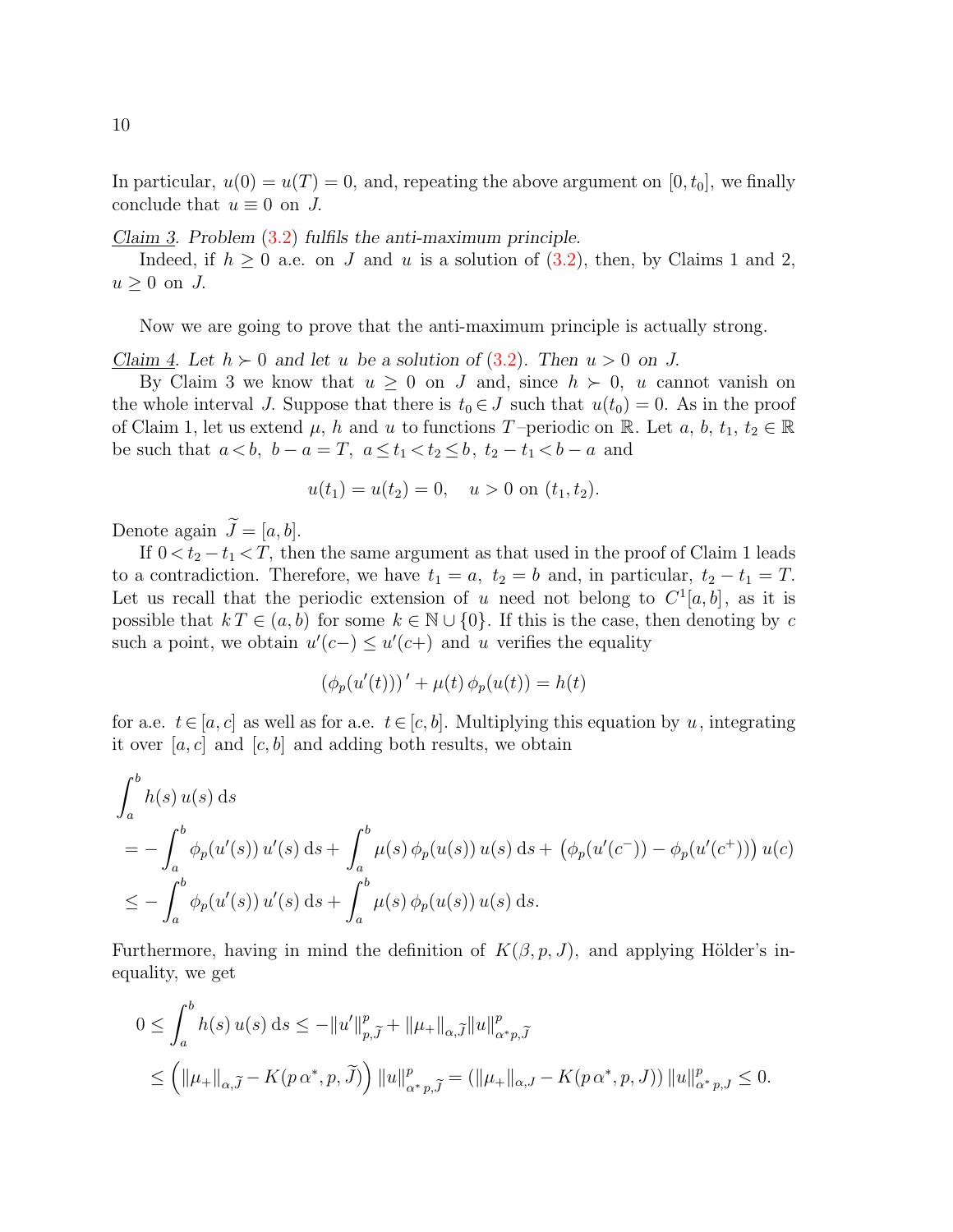Since  $u > 0$  on  $(a, b)$ , this is possible only if  $h \equiv 0$  on  $[a, b]$ , i.e.  $h \equiv 0$  on J, which contradicts our assumption  $h \succ 0$ .  $\Box$ 

Notice that, arguing as in the Claim 4 of the previous proof, we can derive also the following result.

**3.5. Corollary.** Under the conditions of Theorem [3.4](#page-7-4),  $u > 0$  on [0, T] holds for each solution u on  $[0, T]$  of the equation

$$
(\phi_p(u'))' + \mu(t)\,\phi_p(u) = 0
$$

fulfilling the boundary conditions  $u(0) = u(T)$ ,  $u'(0) > u'(T)$ .

**3.6. Example.** Let us consider the sign-changing potential  $\mu(t) = a(1 + b \cos(t)),$ where  $a > 0$  and  $b \in \mathbb{R}$ , and the problem

<span id="page-10-0"></span>(3.9) 
$$
(\phi_p(x'))' + a(1 + b \cos(t)) \phi_p(x) = h(t), \quad x(0) = x(2\pi), \quad x'(0) \ge x'(2\pi).
$$

For  $p = 2$ ,  $b = 1$  (i.e. the potential  $\mu$  is nonnegative) and periodic boundary conditions (i.e.  $x'(0) = x'(2\pi)$ ), it is known that  $(3.9)$  satisfies the strong anti-maximum principle when  $0 < a < 0.16448$ , which is a key ingredient in [\[18,](#page-17-5) Corollary 4.8] to ensure the solvability of the Brillouin electron beam-focusing equation

$$
x'' + a(1 + \cos(t)) x = \frac{1}{x^{\lambda}}, \quad x(0) = x(2\pi), \quad x'(0) = x'(2\pi).
$$

(For more information about this problem, see e.g.  $[1]$  or  $[21,$  Example 4.4.].)

Our Theorem [3.4](#page-7-4) ensures that problem [\(3.9\)](#page-10-0) satisfies the strong anti-maximum principle provided that  $a > 0$  and

<span id="page-10-1"></span>
$$
(3.10) \qquad 0 < a \, \| (1 + b \cos(t))_+ \|_{\alpha, [0, 2\pi]} \leq K(p \, \alpha^*, p, [0, 2\pi]) \quad \text{for some} \quad \alpha \in [1, \infty].
$$

So, for fixed  $p > 1$  and  $b \in \mathbb{R}$  condition  $(3.10)$  is satisfied when

$$
0 < a < M(p, b) := \sup_{\alpha \in [1, \infty]} \frac{K(p \alpha^*, p, [0, 2\pi])}{\|(1 + b \cos(t))_+\|_{\alpha, [0, 2\pi]}}.
$$

Figure [3.6](#page-10-1) was obtained by means of the software system Mathematica. It gives the graph of the function  $M(p,.)$  for several fixed values of p. Let us recall that  $M(2, 0) = 1/4$  and  $M(2, 1) \doteq 0.16448$ .

3.7 . Remark. Theorem [3.4](#page-7-4) generalizes [\[3,](#page-16-4) Theorem 3.2] where the authors proved that problem [\(1.3\)](#page-1-2) fulfils the strong anti-maximum principle whenever  $p = 2$ ,  $\bar{\mu} > 0$ and  $\|\mu_{+}\|_{\alpha,J} < K(2\alpha^*,2,J)$  for some  $\alpha, 1 \leq \alpha \leq \infty$ . Actually, in [\[3,](#page-16-4) Theorem 3.2] it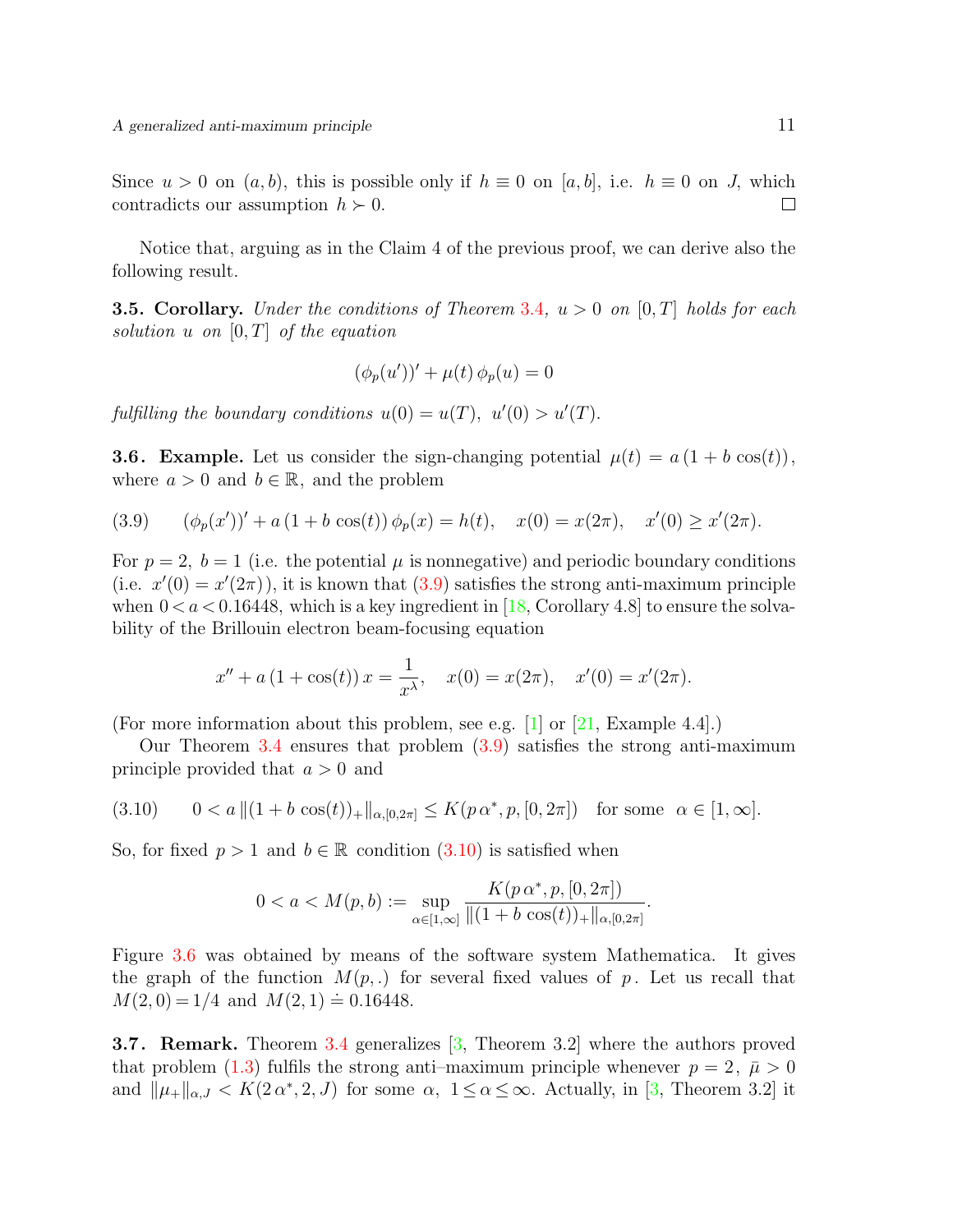

Figure 1: Graph of  $M(p, b)$  for  $p = 1.5, 2, 2.7, 3.7, 4.2$  (from above to below)

is proved that under the above conditions problem  $(1.3)$  has a unique solution given by the expression

<span id="page-11-0"></span>(3.11) 
$$
u(t) = \int_0^T G(t, s) h(s) ds, \quad t \in J,
$$

where G is the corresponding Green's function and G is positive on  $J \times J$ . Moreover, one can see in [\[18\]](#page-17-5) that problem [\(1.3\)](#page-1-2) with  $p = 2$  fulfils the anti-maximum principle if and only if G is nonnegative on  $J \times J$ .

On the other hand, the particular choice of the constant potential  $\mu = (\pi/|J|)^2$ (for which  $\|\mu_{+}\|_{\infty,J} = (\pi/|J|)^2 = K(2, 2, J)$ ) shows that it is not possible to guarantee the strict positivity of G on  $J \times J$  when equality is attained in the norm estimate (see [\[2,](#page-16-1) Lemma 2.5]). In general, for  $p = 2$  it follows from  $(3.11)$  that if problem [\(1.3\)](#page-1-2) fulfils the strong anti–maximum principle then, for any  $t \in J$ , the function  $G(t, \cdot)$ vanishes on a (possibly empty) set of Lebesgue measure zero. Since  $u'' + \mu(t) u$  coupled with the periodic boundary value conditions generates a self–adjoint operator, Green's function G is symmetric and, as a consequence, the zeroes of  $G(\cdot, s)$  form a set of Lebesgue measure zero, as well.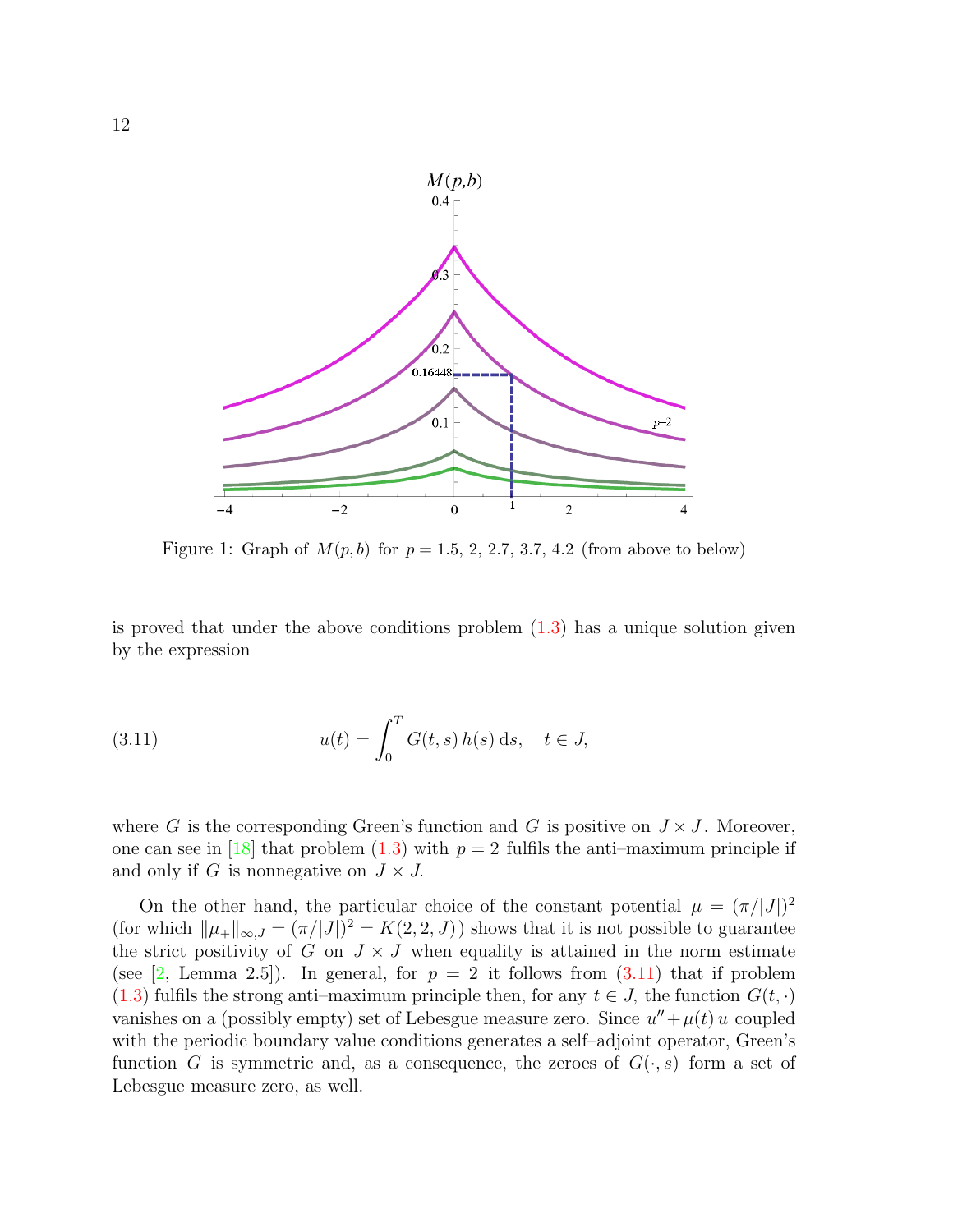### 4 . Final comments

### 4.1. Applications to singular periodic problems

It is known that the antimaximum principle is a useful tool in the study of nonlinear periodic problems having weak repulsive singularity, see e.g. [\[6\]](#page-16-3), [\[13,](#page-16-8) Section 5.4], [\[14,](#page-17-7) Section 8.4 or  $[16]$ . In particular, in  $[6]$  some existence results for problem  $(2.8)$  are established. They rely on the comparison of [\(2.8\)](#page-5-1) with the related quasilinear problem having a nonnegative essentially bounded potential and fulfilling the antimaximum principle. Contrary to  $[6]$ ,  $[13]$ ,  $[14]$  or  $[16]$ , the antimaximum principle we have deliv-ered in this paper (see Theorem [3.4\)](#page-7-4) concerns also the case of a potential from  $L_{\alpha}[0,T]$ which may change its sign. Therefore, one can see that the results from  $\lceil 6 \rceil$  or  $\lceil 14 \rceil$  can be extended to such a case. For instance, the principles  $[6,$  Theorems 4.2 and 4.3] may be now reformulated as follows.

Let  $r > 0$ ,  $A \ge r$ ,  $B \ge A$ . Furthermore, let  $\beta \in L_1[0,T]$  be such that  $\overline{\beta} \le 0$  (with  $\overline{\beta} < 0$ if  $1 < p < 2$ , let  $\mu$  verify the assumptions of Theorem [3.4](#page-7-4) for some  $\alpha$ ,  $1 \le \alpha \le \infty$ , and let the relations

(4.1) 
$$
f(t,x) \leq \beta(t) \quad \text{for a.e. } t \in [0,T] \text{ and all } x \in [A,B],
$$

(4.2)  $f(t, x) + \mu(t) \phi_p(x - r) \ge 0$  for a.e.  $t \in [0, T]$  and all  $x \in [r, B]$ 

and

(4.3) 
$$
B - A \geq \frac{T}{2} ||m||_1^{p^*-1},
$$

where

(4.4) 
$$
m(t) = \max\left\{\sup\{f(t, x) : x \in [r, A]\}, \beta(t), 0\right\} \text{ for a.e. } t \in [0, T]
$$

be satisfied. Then problem  $(2.8)$  $(2.8)$  has a solution u such that

(4.5) 
$$
r \le u \le B
$$
 on  $[0, T]$  and  $||u'||_{\infty} < \phi_p^{-1}(||m||_1)$ .

### 4.2. Further research

1.- Monotone method. For the linear case  $(p = 2)$ , besides the existence result expressed in the previous theorem, it is possible to perform a monotone iteration as in [\[19,](#page-17-0) Theorem 3.2], starting at the lower (upper) solution and converging to the minimal (maximal) solution. However, for the nonlinear case,  $p \neq 2$ , Theorem [3.4](#page-7-4) is not strong enough to develop the monotone method. In order to succeed, as one can see in [\[4\]](#page-16-9) for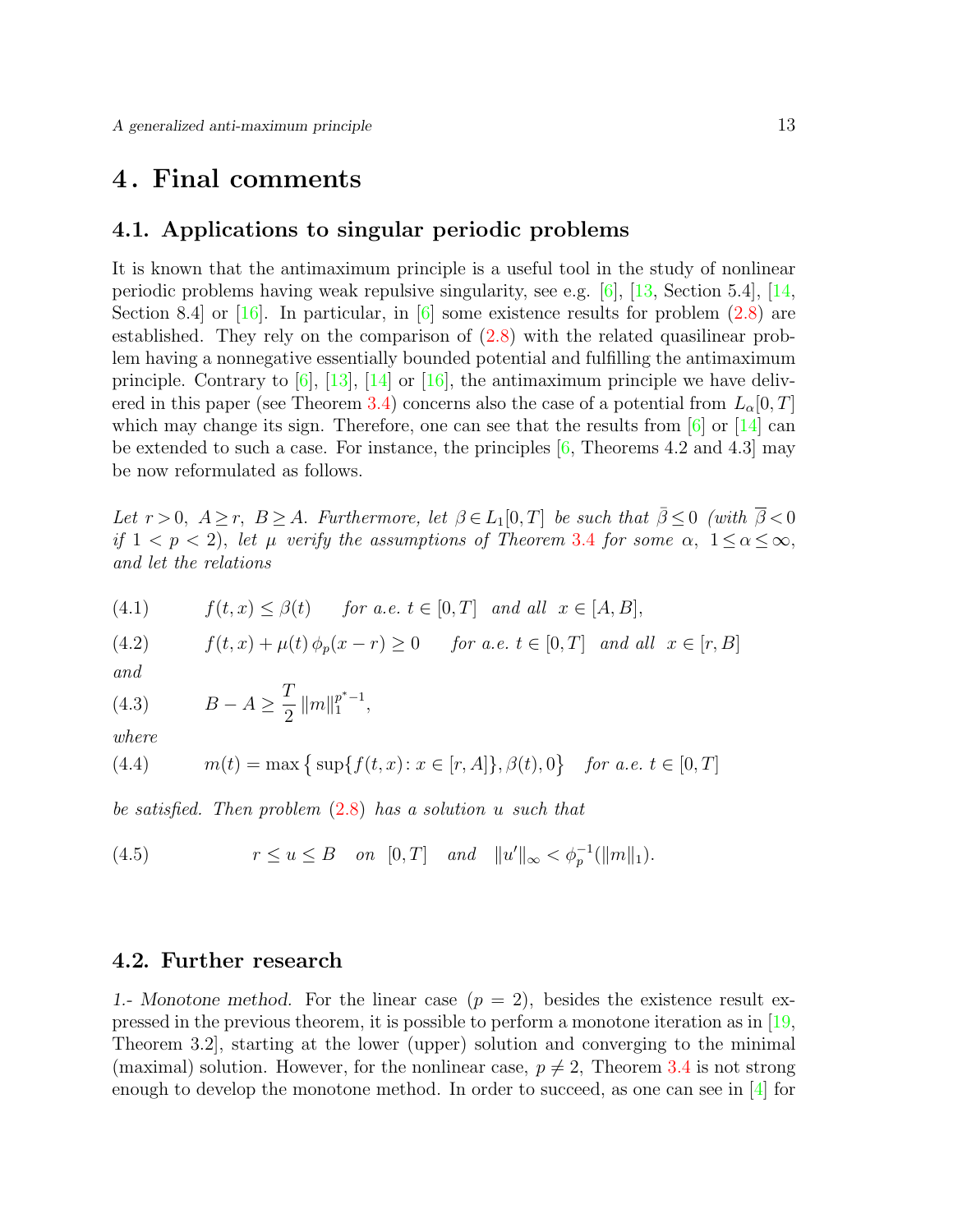a Neumann boundary value problem, we would need the following strong version:

$$
(\phi_p(u'))' + \mu(t)\phi_p(u) \ge (\phi_p(v'))' + \mu(t)\phi_p(v),
$$
  
\n
$$
u(a) - u(b) = 0 = v(a) - v(b),
$$
  
\n
$$
u'(a) - u'(b) \ge 0 \ge v'(a) - v'(b).
$$

2.- Nonhomogeneous problems. It would be interesting to give an anti-maximum principle for the equation

<span id="page-13-1"></span>(4.6) 
$$
(\phi_p(u'(t)))' + \mu(t)\phi_q(u(t)) = h(t), \quad t \in [a, b], \quad 1 \le p, q \le \infty,
$$

together with different kinds of boundary conditions. The set of eigenvalues and eigenfunctions for the equation

$$
\phi_p(u'(t))' + \mu \phi_q(u(t)) = 0,
$$

with a constant  $\mu \in \mathbb{R}$  and Dirichlet, Neumann or periodic boundary conditions, has been described in [\[9\]](#page-16-5). However, as far as the authors are aware, anti-maximum principles have been studied only for equation [\(4.6\)](#page-13-1) with Neumann boundary conditions,  $1 \leq p \leq \infty$  and  $q = 2$  in [\[4\]](#page-16-9).

3.- Sign-changing potential. In Theorem [3.4](#page-7-4) we deal with an indefinite potential  $\mu(t)$ (i.e.,  $\mu(t)$  can change sign) such that  $\bar{\mu} > 0$ . Anti-maximum principles for the p-Laplacian under Neumann or Dirichlet boundary conditions with indefinite potential have been investigated in the past decades (see [\[11\]](#page-16-10) and references therein).

# 5 . Appendix

<span id="page-13-0"></span>5.1. Lemma. The relations (see  $(2.5)$ )

$$
K(1,p,J)=\frac{\varkappa(1,p)}{|J|^{2p-1}}\quad and\quad K(\infty,p,J)=\frac{2^p}{|J|^{p-1}}
$$

hold for each p,  $1 < p < \infty$ , and each bounded interval  $J \subset \mathbb{R}$ .

**Proof.** Recall that, by [\[17\]](#page-17-2),  $K(\beta, p, J)$  is given by [\(2.4\)](#page-4-2) if  $1 < \beta < \infty$ .

Case  $\beta = 1$ . Letting  $\beta \rightarrow 1$  in the relation

<span id="page-13-3"></span>(5.1) 
$$
K(\beta, p, J) \|u\|_{\beta, J}^p \leq \|u'\|_{p, J}^p \quad \text{for all } u \in W_0^{1, p}(J),
$$

we obtain

<span id="page-13-2"></span>(5.2) 
$$
\frac{\varkappa(1,p)}{|J|^{2p-1}}\|u\|_{1,J}^p \le \|u'\|_{p,J}^p \quad \text{for all } u \in W_0^{1,p}(J).
$$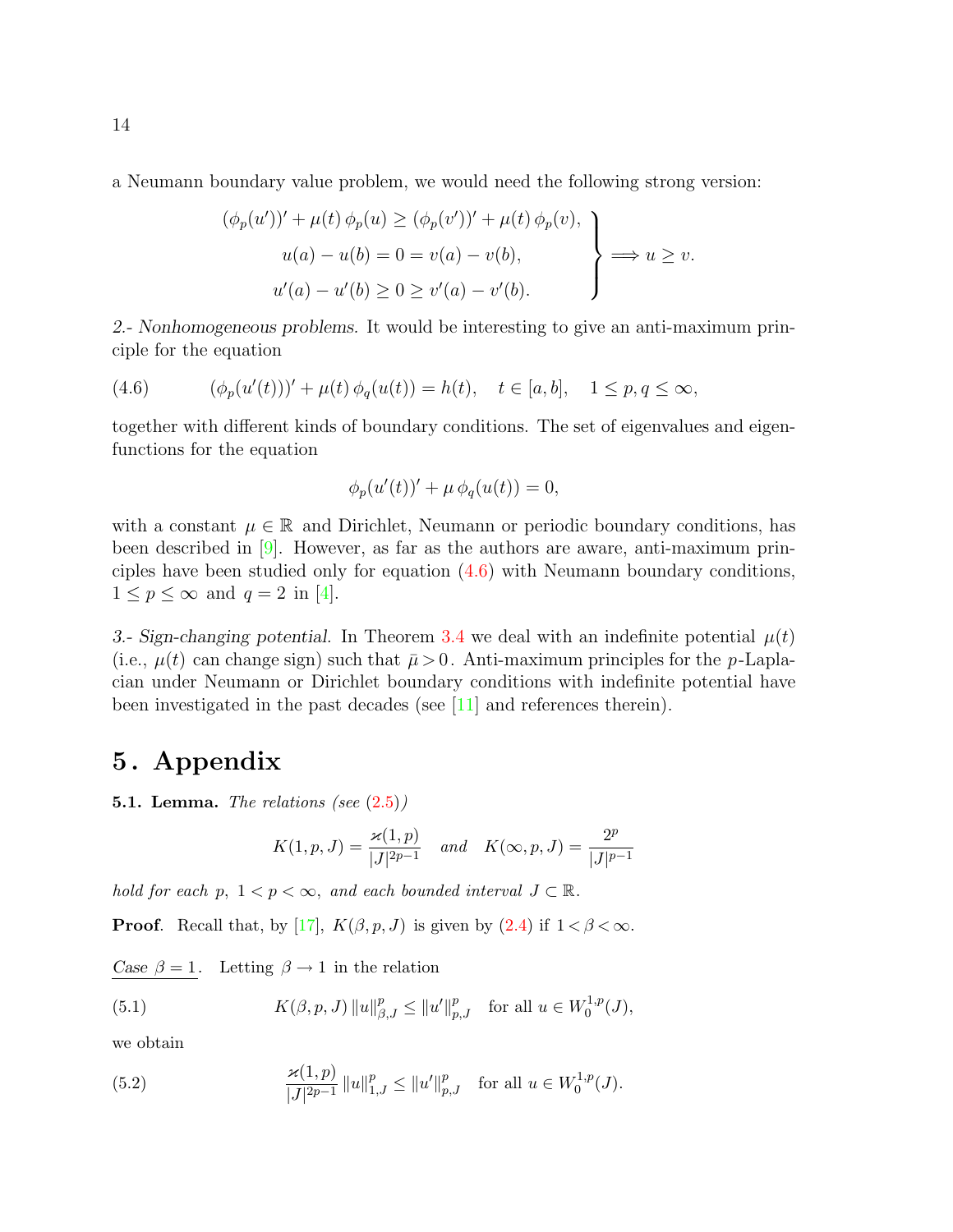Moreover, as noticed in  $[24,$  Remark 2.2 (i)], the equality in  $(5.2)$  is achieved by some  $u \in W_0^{1,p}$ <sup>1,p</sup>(J). This proves the equality  $K(1, p, J) = \frac{\varkappa(1, p)}{|J|^{2p-1}}$ .

Case  $\beta = \infty$ . First, recall that  $\lim_{\beta \to \infty} ||u||_{\beta,J}^p = ||u||_{\infty,J}^p$  holds for all  $u \in W_0^{1,p}$  $\binom{1,p}{0}(J)$  and all  $p \in (1,\infty)$  (cf. e.g. [\[20,](#page-17-9) Theorem I.3.1]). Therefore, letting  $\beta \to \infty$  in [\(5.1\)](#page-13-3), we get

$$
\frac{2^p}{|J|^{p-1}}\,\|u\|^p_{\infty,J}\leq \|u'\|^p_{p,J}\quad\text{for all }u\in W^{1,p}_0(J).
$$

On the other hand, let  $C > 0$  be an arbitrary constant such that

$$
C \|u\|_{\infty,J}^p \le \|u'\|_{p,J}^p \quad \text{for all } u \in W_0^{1,p}(J).
$$

Since  $||u||_{\beta,J}^p \le ||u||_{\infty,J}^p |J|^{p/\beta}$ , we have

$$
\frac{C}{|J|^{p/\beta}} \, \|u\|_{\beta,J}^p \le C \, \|u\|_{\infty,J}^p \le \|u'\|_{p,J}^p \quad \text{for all} \ \ u \in W_0^{1,p}(J),
$$

and, by the definition of  $K(\beta, p, J)$ , it follows that

$$
\frac{C}{|J|^{p/\beta}} \le K(\beta, p, J).
$$

Thus, letting  $\beta \to \infty$ , we get

$$
C\leq \frac{2^p}{|J|^{p-1}},
$$

wherefrom the equality  $K(\infty, p, J) = \frac{2^p}{|I|}$  $\frac{2}{|J|^{p-1}}$  immediately follows.

The following lemma is essentially  $[10,$  Proposition 3.2, where the assumption on the positivity of the potential  $\mu$  was needed only to show the uniqueness of the solution obtained. We include the proof for the convenience of the reader.

<span id="page-14-0"></span>**5.2. Lemma.** Suppose that  $\mu \in L_{1,loc}(\mathbb{R})$ . Then for each  $t_0 \in \mathbb{R}$  and  $\widetilde{x}, \widetilde{y} \in \mathbb{R}$ , the initial value problem

<span id="page-14-1"></span>(5.3) 
$$
(\phi_p(u'))' + \mu(t)\,\phi_p(u) = 0, \quad u(t_0) = \tilde{x}, \ u'(t_0) = \tilde{y}
$$

possesses at least one solution defined on the whole R.

**Proof.** The existence of a local solution of  $(5.3)$  defined on the interval  $(t_0 - \delta, t_0 + \delta)$ for some  $\delta > 0$  is a direct consequence of the classical Carathéodory theory for ordinary differential equations.

Assume that u is a solution to  $(5.3)$  on  $(a_1, b_1)$  and  $t_0 \in (a_1, b_1)$  To prove that this solution can be extended to the whole R, it suffices to show that there are constants  $M_0, M_1 \in (0, \infty)$ such that the relations

<span id="page-14-2"></span>(5.4) 
$$
|u(t)| \le M_0
$$
 and  $|u'(t)| \le M_1$ 

 $\Box$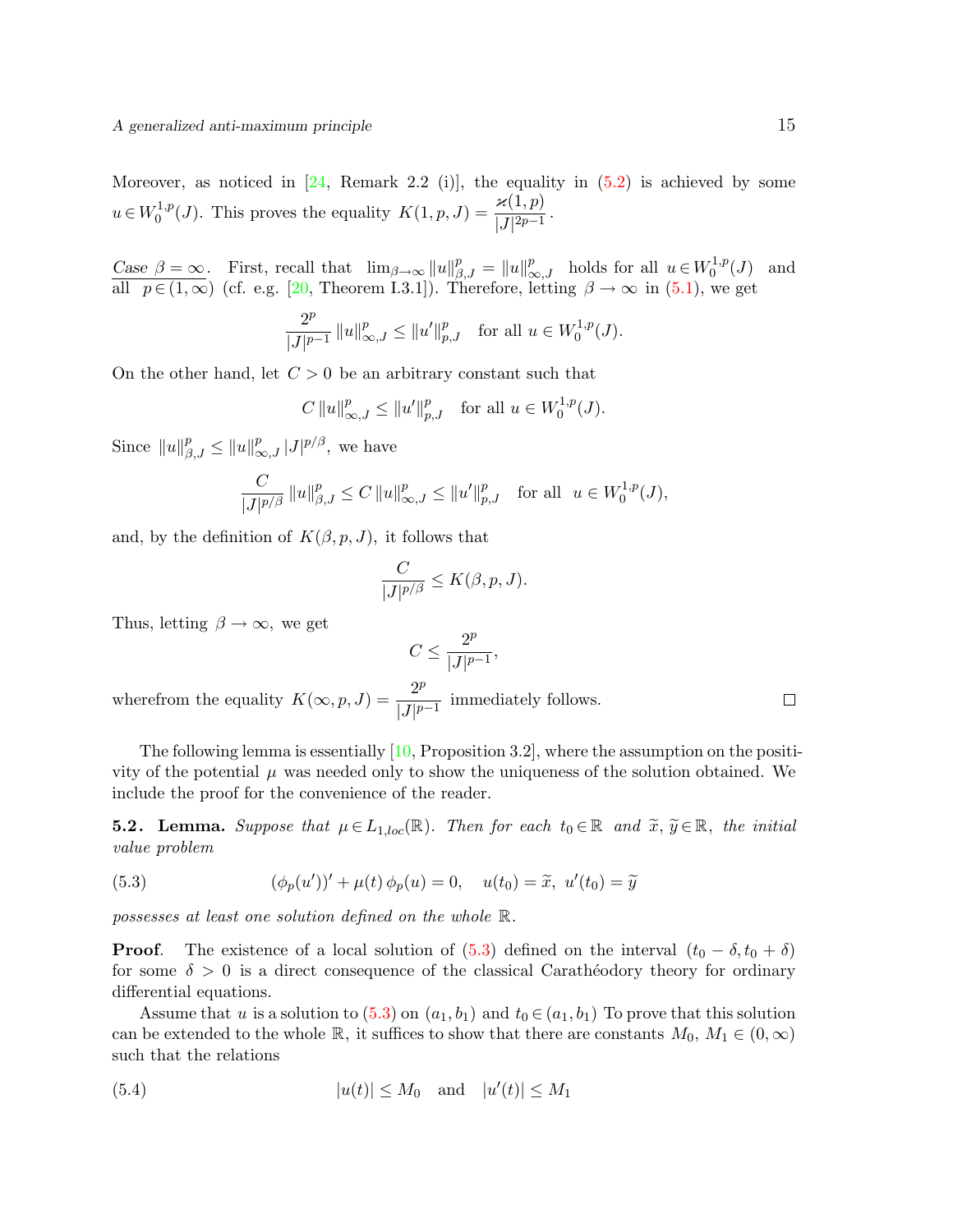are true for all  $t \in (a_1, b_1)$ . To this aim, assume that an arbitrary  $t \in [t_0, b_1)$  is given. Integrating the differential equation in  $(5.3)$  over  $[t_0, t]$ , we obtain

<span id="page-15-2"></span>(5.5) 
$$
|u'(t)|^{p-1} \le |\tilde{y}|^{p-1} + v(t)
$$

and

16

(5.6) 
$$
|u(t)| \leq |\widetilde{x}| + \int_{t_0}^t (|\widetilde{y}|^{p-1} + v(s))^{\frac{1}{p-1}} ds
$$

where

<span id="page-15-0"></span>(5.7) 
$$
v(t) = \int_{t_0}^t |\mu(s)| |u(s)|^{p-1} ds.
$$

Furthermore, as  $(x+y)^{p-1} \leq d(p) (x^{p-1}+y^{p-1})$  holds for  $x, y \in [0, \infty)$ , where  $d(p) = 1$  if  $1 < p < 2$  and  $d(p) = 2^{p-2}$  if  $2 \le p < \infty$  (cf. e.g. [\[12,](#page-16-12) Section VIII.4.2]), we get

$$
|u(t)|^{p-1} \leq \left(|\widetilde{x}| + \int_{t_0}^t \left(|\widetilde{y}|^{p-1} + v(s)\right)^{\frac{1}{p-1}} ds\right)^{p-1}
$$
  
\n
$$
\leq \left(|\widetilde{x}| + d(p^*) \int_{t_0}^t \left(|\widetilde{y}| + v(s)^{\frac{1}{p-1}}\right) ds\right)^{p-1}
$$
  
\n
$$
\leq d(p) \left(\left(|\widetilde{x}| + (b_1 - a_1) d(p^*)\right) |\widetilde{y}| \right)^{p-1} + \left((b_1 - a_1) d(p^*)\right)^{p-1} v(t)\right) \leq C \left(1 + v(t)\right)
$$

where

$$
C = \max\{d(p) \left(|\widetilde{x}| + (b_1 - a_1) d(p^*) |\widetilde{y}|\right)^{p-1}, d(p) \left((b_1 - a_1) d(p^*)\right)^{p-1}\}.
$$

To summarize, we have

(5.8) 
$$
|u(t)|^{p-1} \le C (1 + v(t)) \text{ for all } t \in [t_0, b_1).
$$

Therefore, differentiating  $(5.7)$ , we find that the inequality

<span id="page-15-1"></span>
$$
v'(t) \le C \left| \mu(t) \right| (1 + v(t))
$$

holds for a.e.  $t \in [t_0, b_1)$ . Hence, by Gronwall's inequality, there is a constant  $C \in (0, \infty)$  such that  $v(t) \le C$  for all  $t \in [t_0, b_1)$ . Now, by [\(5.8\)](#page-15-1) and [\(5.5\)](#page-15-2), we conclude that

$$
|u(t)| \le (C (1 + \widetilde{C}))^{\frac{1}{p-1}}
$$
 and  $|u'(t)| \le (|\widetilde{y}|^{p-1} + \widetilde{C})^{\frac{1}{p-1}}$  for all  $t \in [t_0, b_1)$ ,

i.e. [\(5.4\)](#page-14-2) is true for  $t \in [t_0, b_1)$ . Analogously, we could show that (5.4) is true also for  $t \in (a_1, t_0].$ 

Acknowledgements. We are grateful for the suggestions of the anonymous referee which have improved the presentation of the paper.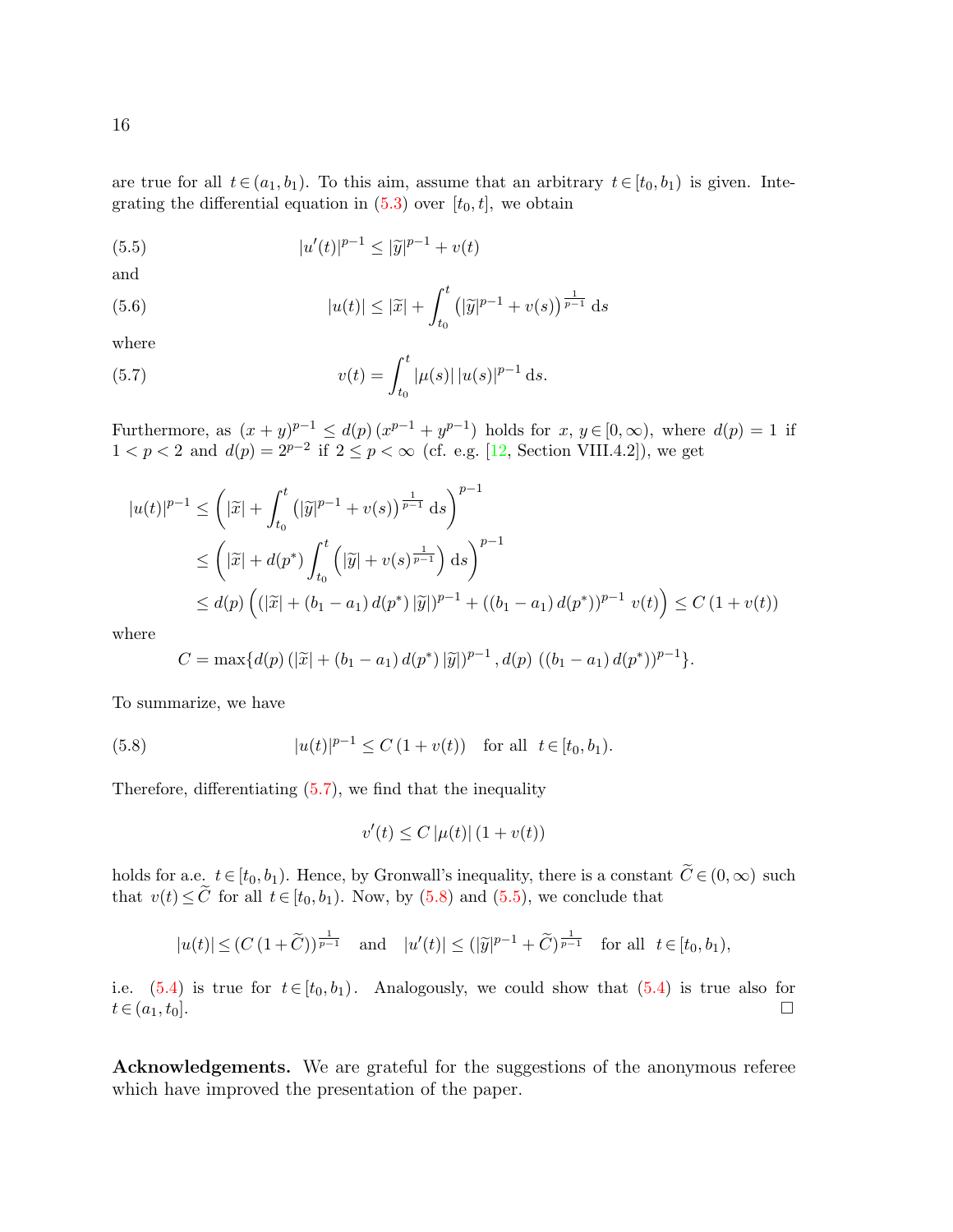# References

- <span id="page-16-7"></span>[1] V. Bevc., J. L. Palmer and C. Süsskind, On the design of the transition region of axi-symmetric magnetically focused beam valves, J. British Inst. Radio Engineers, 18 (1958), 696708.
- <span id="page-16-1"></span>[2] A. Cabada, The method of lower and upper solutions for second, third, fourth, and higher order boundary value problems, J. Math. Anal. Appl., 185 (1994), 2, 302–320.
- <span id="page-16-4"></span>[3] A. Cabada and J. A. Cid, On the sign of the Green's function associated to Hill's equation with an indefinite potential, Appl. Math. Comput. 205 (2008) 303-308.
- <span id="page-16-9"></span>[4] A. Cabada, P. Habets and R.L. Pouso, Optimal existence conditions for  $\phi$ -Laplacian equations with upper and lower solutions in the reversed order, J. Differential Equations, 166 (2000), 385–401.
- <span id="page-16-0"></span>[5] A. Cabada and S. Lois, Existence results for nonlinear problems with separated boundary conditions, Nonlinear Anal., 35 (1999), no. 4, 449–456.
- <span id="page-16-3"></span>[6] A. Cabada, A. Lomtatidze and M. Tvrd´y, Periodic problem involving quasilinear differential operator and weak singularity, Adv. Nonlinear Stud., 7 (2007), no. 4, 629–649.
- <span id="page-16-2"></span>[7] J. Campos, J. Mawhin and R. Ortega, Maximum principles around an eigenvalue with constant eigenfunctions, to appear in Comunications in Contemporary Mathematics.
- <span id="page-16-6"></span>[8] M. Cherpion, C. De Coster and P. Habets, Monotone iterative methods for boundary value problems, Differential Integral Equations, 12 (1999), no. 3, 309–338.
- <span id="page-16-5"></span>[9] P. Drábek and R. Manásevich, On the closed solution to some nonhomogeneous eigenvalue problems with p-Laplacian, Differential Integral Equations,  $12$  (1999), no. 6, 773–788.
- <span id="page-16-11"></span>[10] M. García-Huidobro, R. Manásevich and M. Otani, Existence results for  $p$ -Laplacianlike systems of ODE's, Funkcialaj Ekvacioj, 46 (2003), no. 2, 253–285.
- <span id="page-16-10"></span>[11] T. Godoy, J.P. Gossez and S. Paczka, On the antimaximum principle for the p-Laplacian with indefinite weight, Nonlinear Anal. T.M.A., 51 (2002), no. 3, 449–467.
- <span id="page-16-12"></span>[12] T.H. Hildebrandt, Introduction to the Theory of Integration, Academic Press, New York - London, 1963.
- <span id="page-16-8"></span>[13] I. Rachůnková, S. Staněk and M. Tvrdý, *Singularities and Laplacians in Boundary* Value Problems for Nonlinear Ordinary Differential Equations. In: Handbook of Dif $ferential Equations, Ordinary Differential Equations Vol. 3 (Elsevier), A. Cañada,$ P. Drábek, A. Fonda, eds., Elsevier, North Holland, Amsterdam (2006), Chapter 6, pp. 605–721.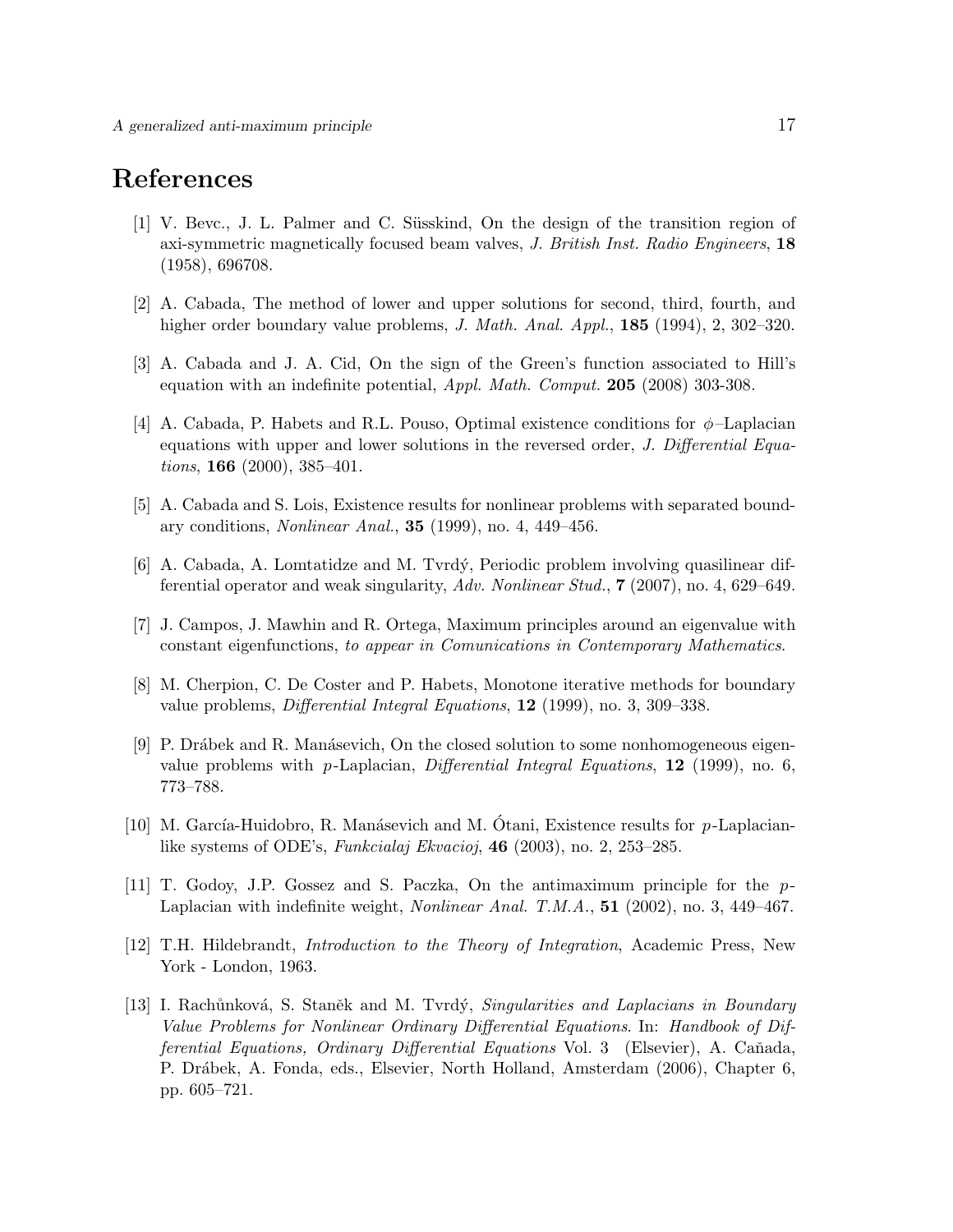- <span id="page-17-7"></span>[14] I. Rachůnková, S. Staněk and M. Tvrdý, Solvability of Nonlinear Singular problems for Ordinary Differential Equations, Contemporary Mathematics and Its Applications, Vol. 5, Hindawi Publishing Corporation, in print.
- [15] I. Rachůnková and M. Tvrdý, Periodic problems with  $\phi$  Laplacian involving nonordered lower and upper functions, Fixed Point Theory, 6 (2005), 99–112.
- <span id="page-17-8"></span>[16] I. Rachůnková, M. Tvrdý and I. Vrkoč, Existence of nonnegative and nonpositive solutions for second order periodic boundary value problems, J. Differential Equations, 176 (2001), 445–469.
- <span id="page-17-2"></span>[17] G. Talenti, Best constant in Sobolev inequality, Ann. Mat. Pura Appl., (4) (1976), no. 110, 353–372.
- <span id="page-17-5"></span>[18] P. Torres, Existence of one-signed periodic solutions of some second-order differential equations via a Krasnoselskii fixed point theorem, J. Differential Equations, 190 (2003), 643–662.
- <span id="page-17-0"></span>[19] P.J. Torres and M. Zhang, A monotone iterative scheme for a nonlinear second order equation based on a generalized anti-maximum principle, *Math. Nachr.*, **251** (2003), 101–107.
- <span id="page-17-9"></span>[20] K. Yosida, Functional Analysis, Springer Verlag, Berlin - Heidelberg - New York, 1978.
- <span id="page-17-6"></span>[21] M. Zhang, A relationship between the periodic and the Dirichlet BVPs of singular differential equations, Proc. Roy. Soc. Edinburgh Sect. A, 128 (1998) 1099–1114.
- <span id="page-17-3"></span>[22] M. Zhang, Nonuniform nonresonance of semilinear differential equations, J. Differential Equations, 166 (2000), 33–50.
- <span id="page-17-1"></span>[23] M. Zhang, The rotation number approach to eigenvalues of the one-dimensional p-Laplacian with periodic potentials, *J. London Math. Soc.* (2), **64** (2001), no. 1, 125– 143.
- <span id="page-17-4"></span>[24] M. Zhang, Certain classes of potentials for p-Laplacian to be non-degenerate, Math. Nachr., **278** (2005), no. 15, 1823–1836.

#### Authors' addresses :

Alberto Cabada, Departamento de Análise Matemática, Facultade de Matemáticas, Universidade de Santiago de Compostela, Santiago de Compostela, Spain. e-mail: alberto.cabada@usc.es

José Angel Cid, Departamento de Matemáticas, Universidad de Jaén, Campus Las Lagunillas, Ed. B3, 23071, Jaén, Spain. e-mail: angelcid@ujaen.es